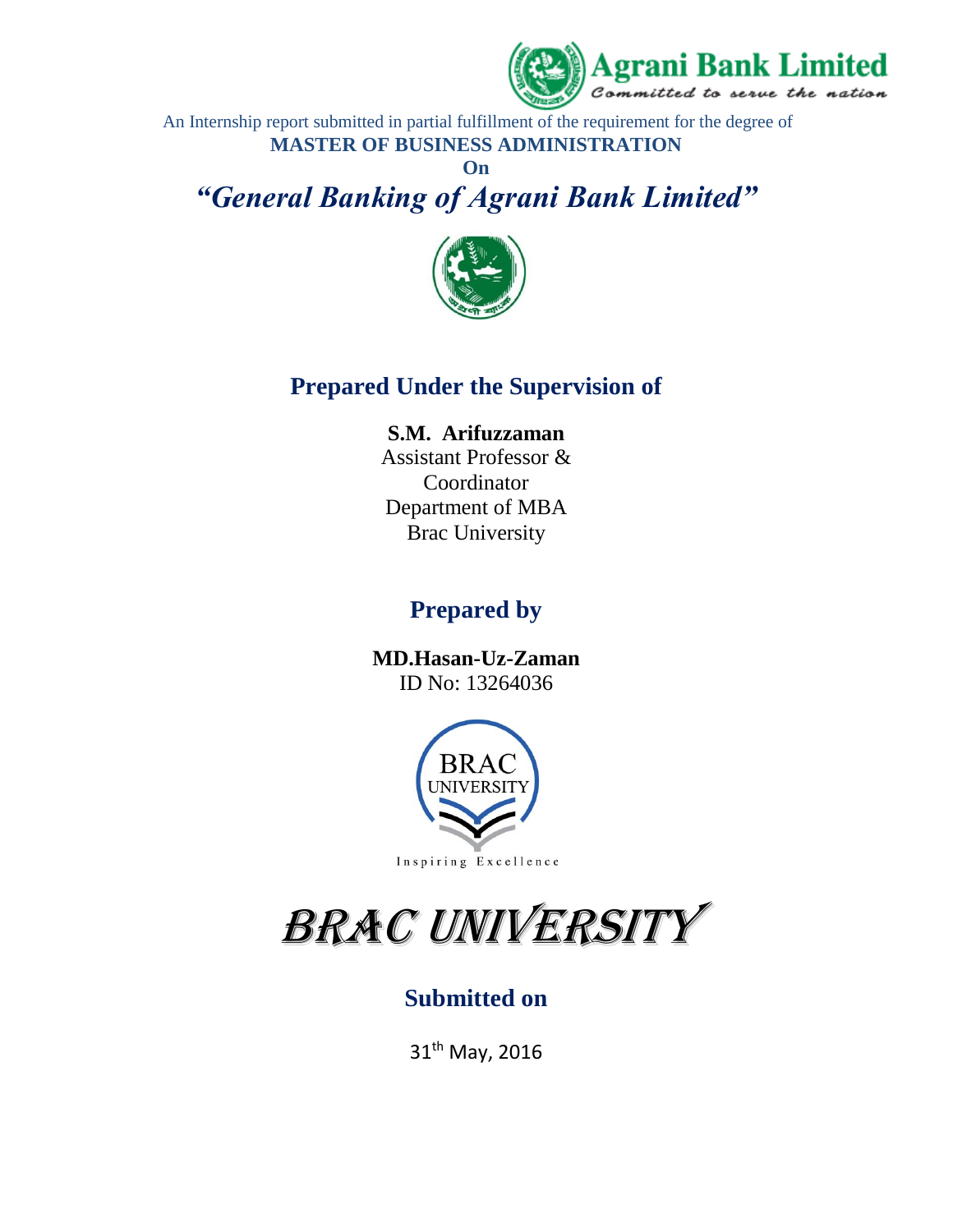

## *Letter of Transmittal*

31th May, 2016

 **S.M. Arifuzzaman** 

Assitant Professor Coordinator, MBA Program BRAC Business School BRAC University.

#### **Subject: Submission of internship report on "General Banking of Agrani bnak Limited" .**

Dear Sir,

This is my internship report on "**General Banking of Agrani Bank Limited"**. I am submitting this report as the part of fulfilling my MBA degree. In case of preparing this report, I tried my best to make the report informative and to follow your instructions as well as the instructions. The full report is based on my practical experience in Agrani Bank, Pyaridas Road Branch. I have found the experience quite interesting and the guidance of my supervisors and with the help of all the members of all the departments. I have tried my level best to prepare an effective report.

It is a great experience for me to work with this topic. I have tried to make the report vivid and comprehensive within the scheduled time and limited resources. I want to thank you for your support and supervision to guide for preparing the internship report And I will be very grateful if you could kindly provide me with your valuable feedback on this study of mine.

Yours Sincerely,

Md. Hasan-Uz-Zaman

ID: 13264036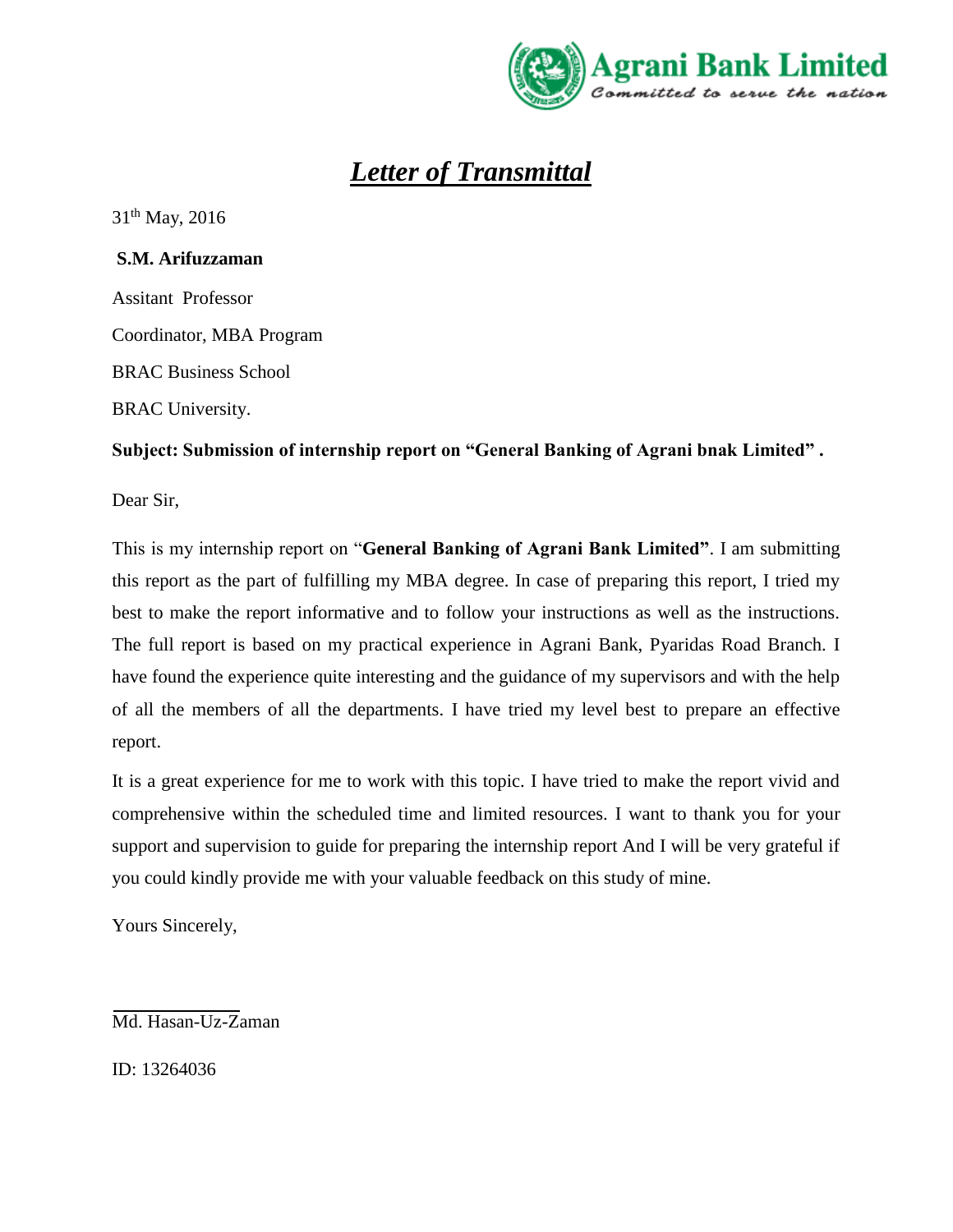

## *Certificate of Supervisor*

This is to certify that **Md.Hasan-Uz-Zaman** student **Id-13264036**, Department of Masters Business Administration (**MBA**), Brac University, Major in **Finance**, has completed the internship report entitled **"General Banking of Agrani Bank Limited"** under my supervision as the partial fulfillment for the award of MBA degree.

He has done his job according to my supervision and guidance. He has tried his best to do this report successfully. I think this program will help him in future to build up his career wish his success and prosperity.

**S.M. Arifuzzaman** 

\_\_\_\_\_\_\_\_\_\_\_\_\_

**Assistant Professor** 

**Coordinator, MBA Program**

**Brac University**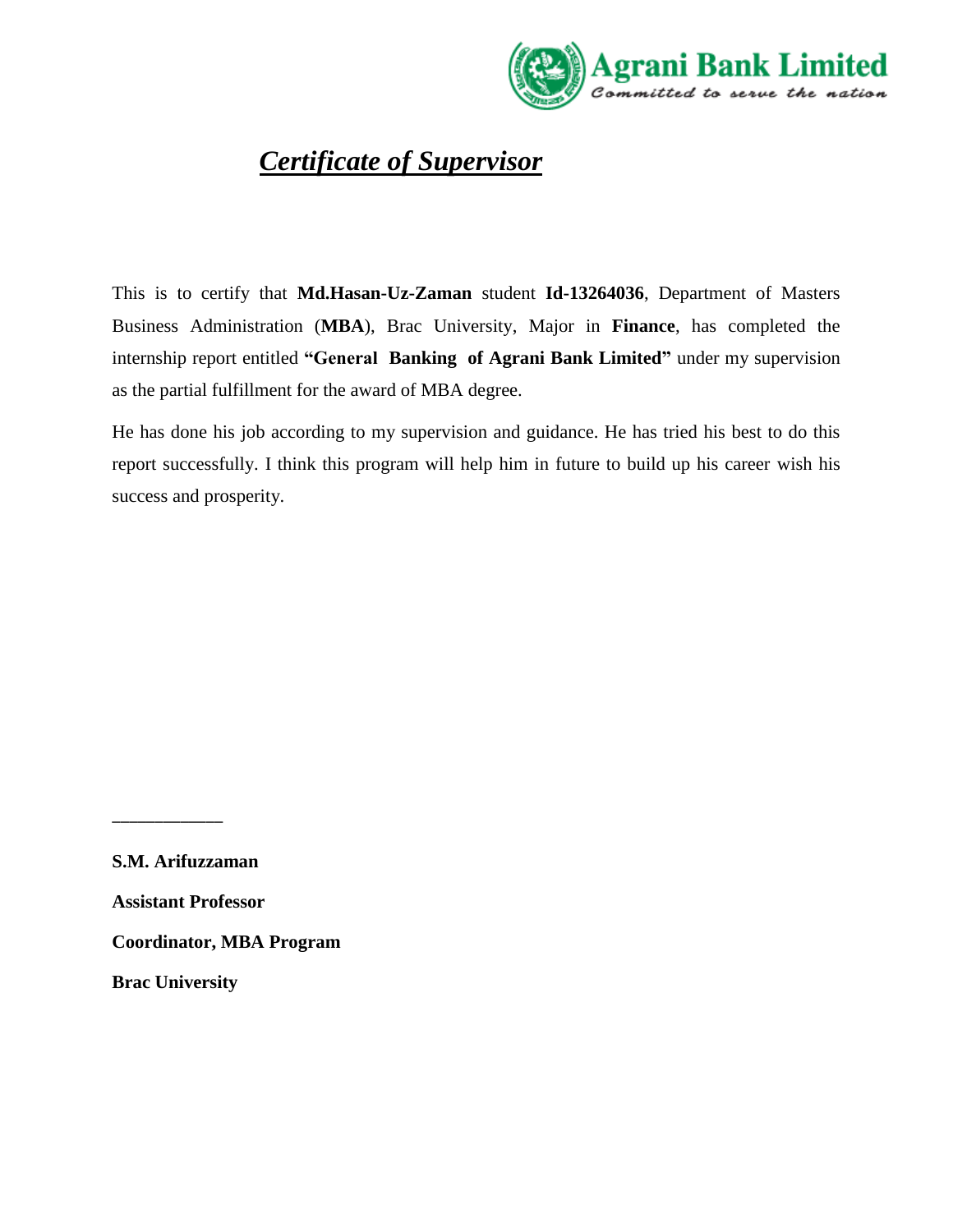

## *ACKNOWLEDGEMENT*

The successful completion of this Internship report has seen many helping hands, without which this would have not been possible. I specially want to acknowledge Mr. Sher Alam Molla SPO and Head of Branch, Mohammad Abdur Rahman, Senior Officer, for their tremendous support, guidance and patience. Without their kind supervision, preparing this report would have been very difficult. They provide me the guidance and counseling during my entire internship program. Their continuous and well-thought feedback enabled me to make this report a comprehensive one.

I would like to express my sincere gratitude to my academic supervisor **S.M.Arifuzzaman**, Assistant Professor & Coordinator, MBA program, Brac University for his constant guidance, supervision and feedbacks which enabled me to prepare a well executed report.

I am also grateful to my parents and family members for their long encouragement patience, sacrifice and tolerance showed to me during my study period.

Above all, I want to acknowledge and most grateful almighty God, the most merciful blessing me with patience and tenacity of mind to complete the requirements for the degree successfully.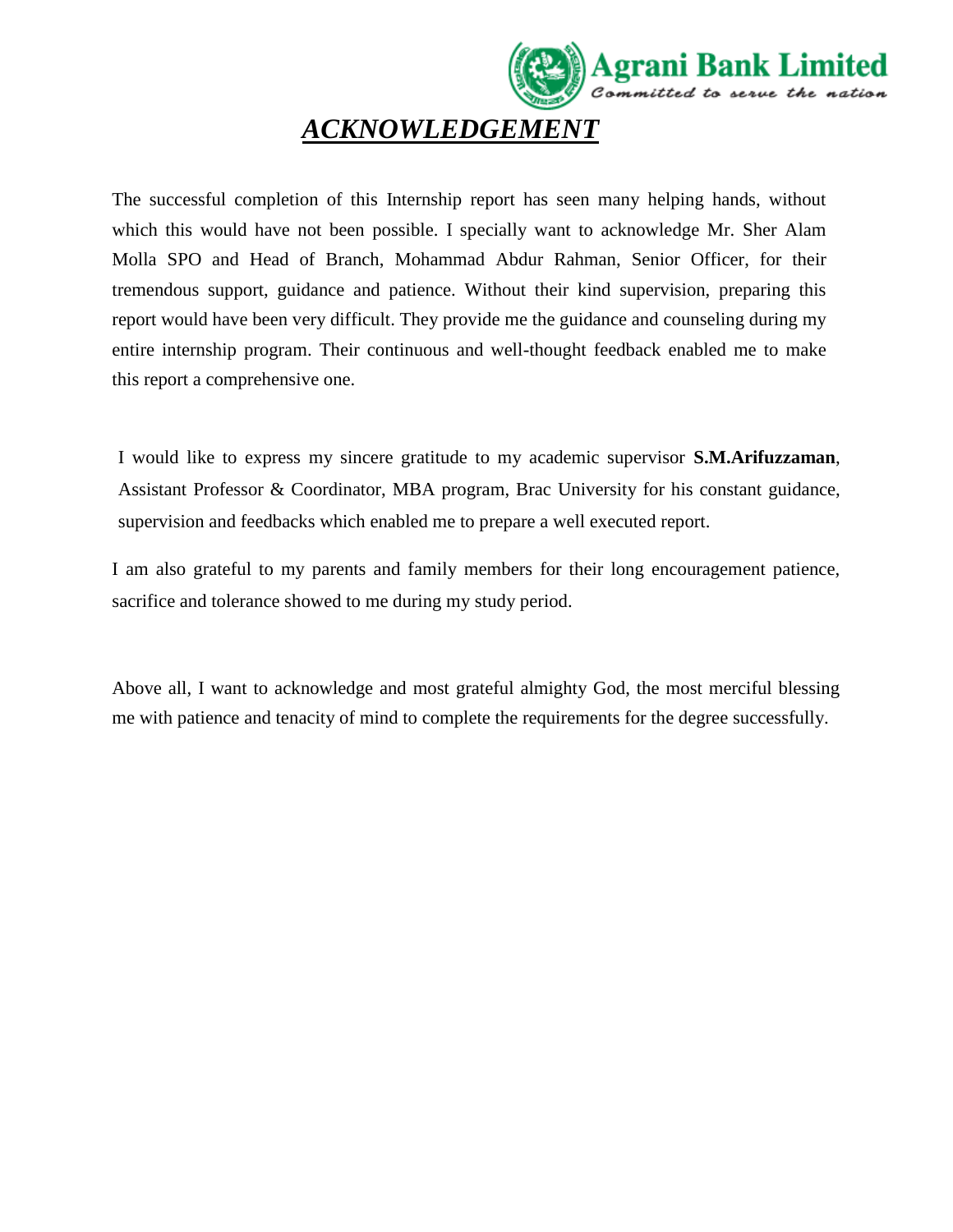# *EXECUTIVE SUMMARY*

Agrani Bank Limited

Banks and other financial institutions play a vital role in forecasting the economic and social condition of a country. Banks in Bangladesh now constitutes the core of the country's organized financial system. Agrani Bank Limited, a leading commercial bank with 932 outlets strategically located in almost all the commercial areas throughout Bangladesh, overseas Exchange Houses and hundreds of overseas Correspondents, came into being as a Public Limited Company on May 17, 2007 with a view to take over the business, assets, liabilities, rights and obligations of the Agrani Bank which emerged as a nationalized commercial bank in 1972 immediately after the emergence of Bangladesh as an independent state.

Customer satisfaction is very important for the reflections of the succession toward progress and expansion for any service institution. Excellence in customer service helps an organization to build a good position in the market and retain more customers. To keep the customers satisfied, ABL provides various types of service to its customers. ABL Principal Branch has three departments. These are: General Banking Department, Foreign Exchange Department and Credit Department. Through these three departments they serve their customers.

General banking department provides service to the customers by doing the elementary tasks of the bank. This department has three sections: Main Cash with Cash Cell; Deposit Section Savings, Current deposit, FDR, SNTD; Clearing; Bills; Accounts; Sanchaypotra, These elementary tasks include account opening, providing master credit card, internet banking, offering different types of schemes to the customers, different types of bills and fees collection etc. Foreign Exchange department also play vital role by providing service to the customers. This department has three sections. These are: Export section, Import section and Foreign Remittance section. All these three sections Foreign Exchange department provides services to its customers. Credit department has three sections General Loan, Industrial Loan and Loan Recovery.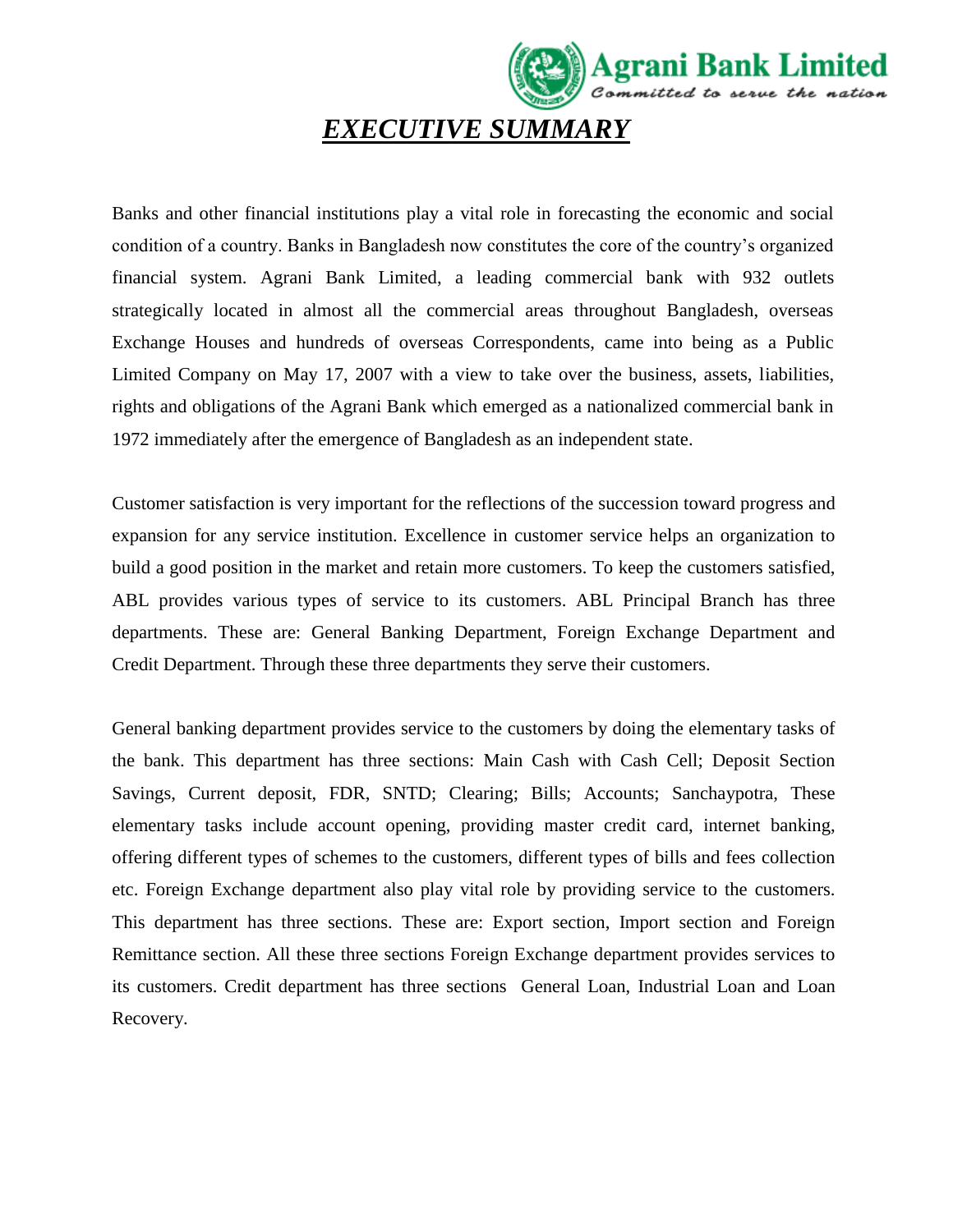

Agrani Bank Limited is operating efficiently with its existing products and services. In serviceoriented industry, it is very difficult to set a standard rule to satisfy the customer. Several factors shape up the decision of taking the service from an organization. The services which the Bank provides to their clients are very prompt and quality one compare to other private or foreign banks. The bank made satisfactory progress in all areas of business operation. So Agrani Bank Limit ed is the bank which will go on in the banking sector of the world with their slogan **"Committed to serve the nation".**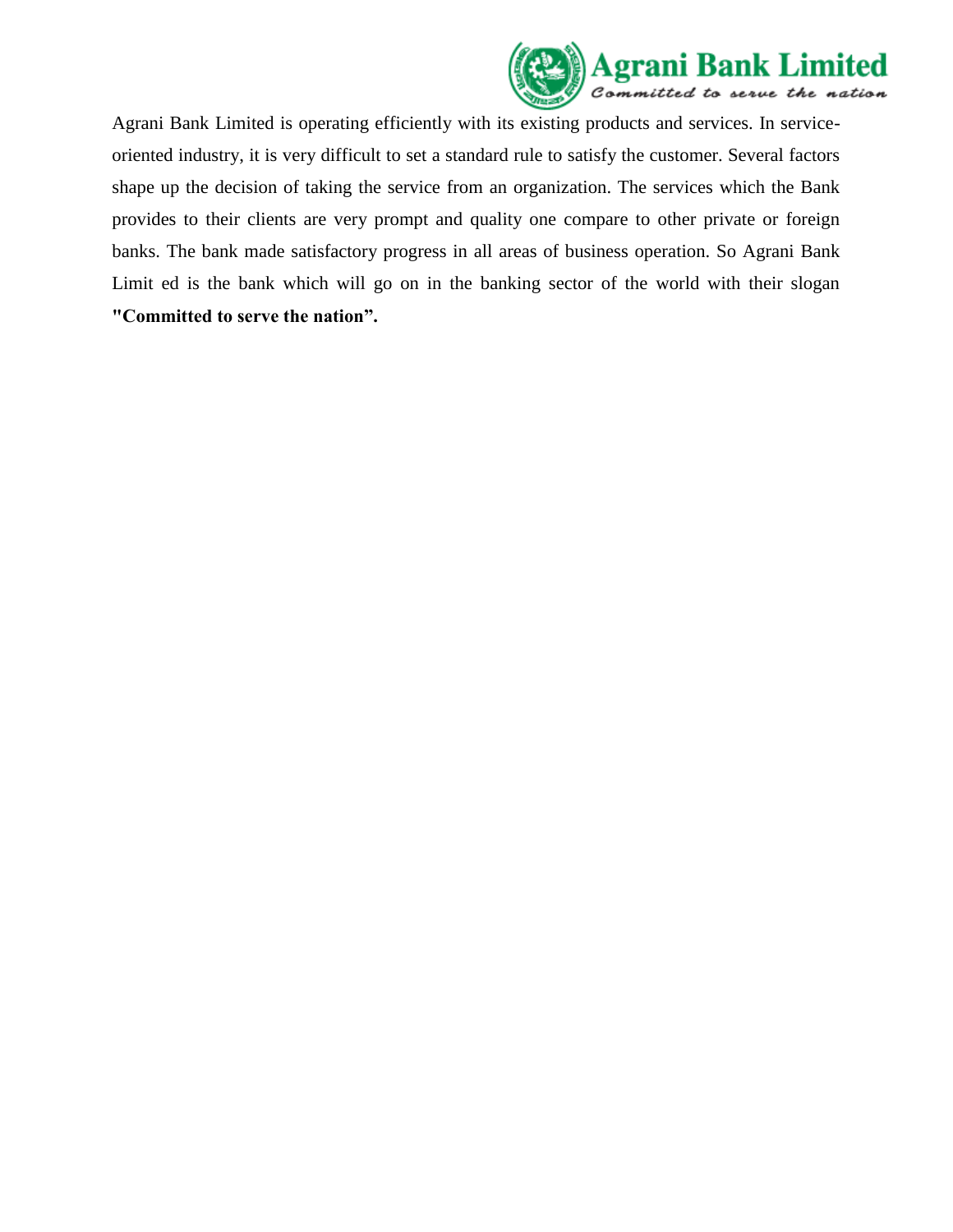

l,

## **LIST OF ACRONYMS**

| <b>ABL</b> | Agrani Bank Ltd.                 |  |
|------------|----------------------------------|--|
| <b>BB</b>  | <b>Bangladesh Bank</b>           |  |
| <b>GB</b>  | <b>General Banking</b>           |  |
| CD         | <b>Current Deposit</b>           |  |
| <b>STD</b> | <b>Short Term Deposit</b>        |  |
| <b>SB</b>  | <b>Savings Deposit</b>           |  |
| <b>FDR</b> | <b>Fixed Deposit Receipts</b>    |  |
| A/C        | Account                          |  |
| L/C        | Letter of Credit                 |  |
| <b>TT</b>  | Telegraphic Transfer             |  |
| <b>DD</b>  | <b>Demand Draft</b>              |  |
| <b>VAT</b> | Value Added Tax                  |  |
| PO         | Pay Order                        |  |
| <b>BTB</b> | <b>Back To Back</b>              |  |
| <b>GM</b>  | <b>General Manager</b>           |  |
| <b>DGM</b> | Deputy General Manager           |  |
| <b>AGM</b> | <b>Assistant General Manager</b> |  |
| <b>KYC</b> | <b>Know Your Customer</b>        |  |
| <b>TP</b>  | <b>Transaction Profile</b>       |  |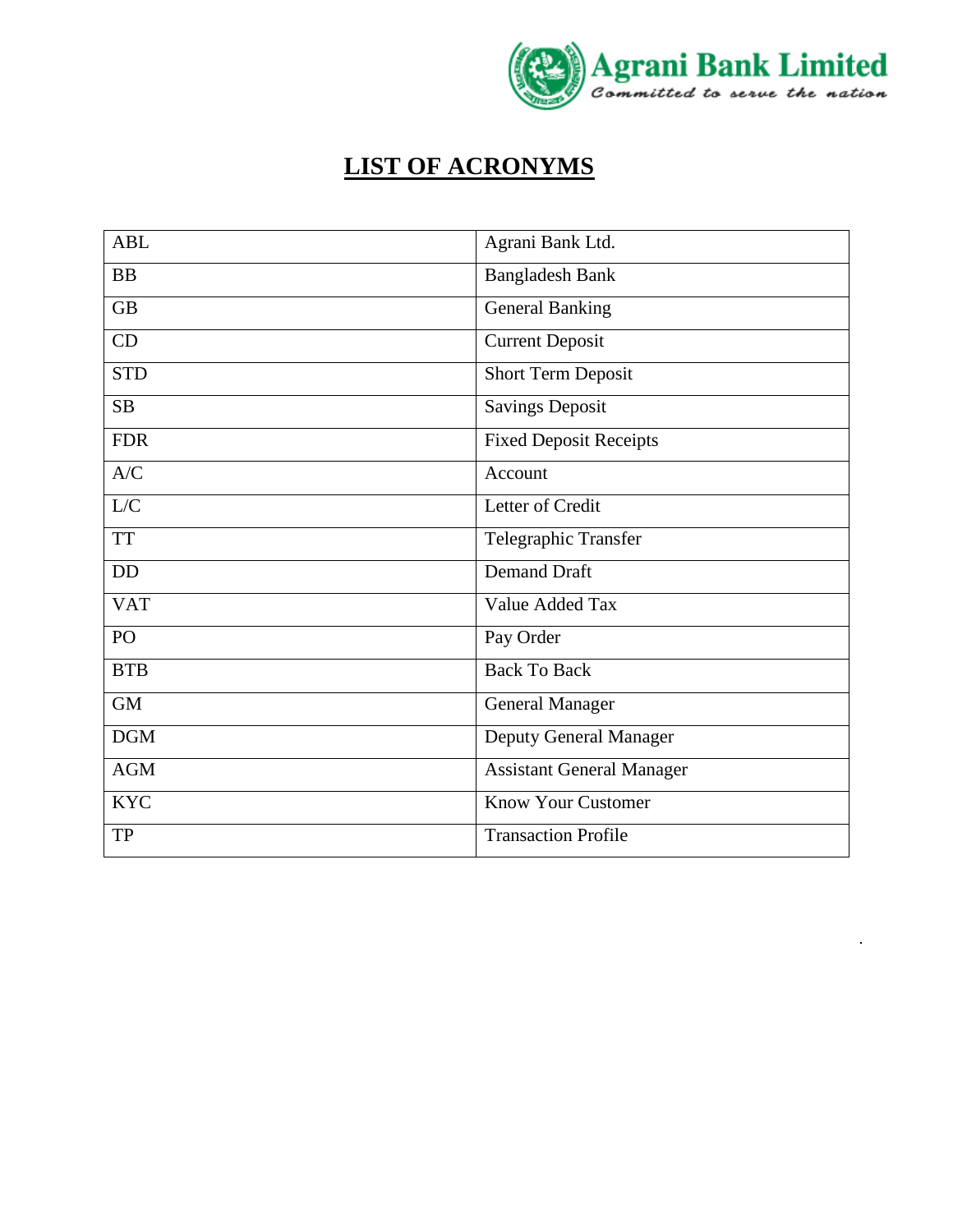

| <b>Title</b>                                       | Page No. |
|----------------------------------------------------|----------|
| Chapter-01(Introduction)                           |          |
| Background of the study<br>1.1                     | 02       |
| 1.2 Origin of the Report                           | 02       |
| 1.3 Objective of the Report                        | 02       |
| 1.4<br>Methodology                                 | 03       |
| 1.5 Limitations                                    | 03       |
| Chapter-02 (Organizational Part)                   |          |
| Introduction<br>2.1                                | 05       |
| 2.2 Corporate Profile                              | 06       |
| 2.3 Vision                                         | 06       |
| 2.4 Mission                                        | 07       |
| 2.5 Motto                                          | 07       |
| 2.6 Values                                         | 07       |
| 2.7 Product, Price, Promotion & Place              | 08       |
| 2.8 SWOT Analysis                                  | 09       |
| Hierarchy of Agrani Bank Limited<br>2.9            | 10       |
| <b>Chapter 03- General banking</b>                 |          |
| General banking section of ABL<br>$\overline{3.1}$ | 12       |
| 3.2<br>Cash section                                | 12       |
|                                                    |          |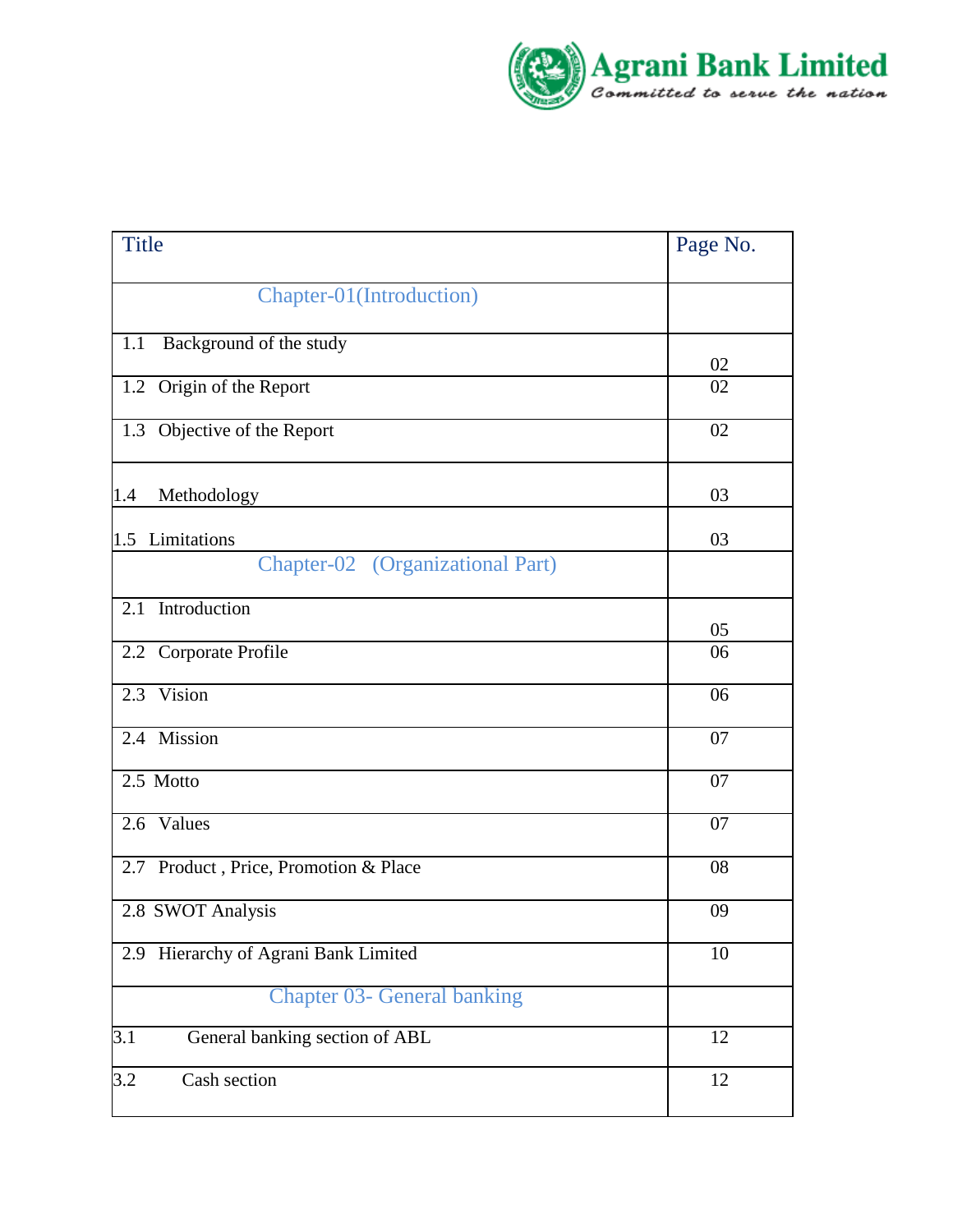|                   |                                                | Agrani Bank Limited |  |
|-------------------|------------------------------------------------|---------------------|--|
| 3.3               | SB, CD, SNTD, FDR Sections                     | 13                  |  |
| $\overline{3.4}$  | General Procedure of bank account Opening      | 14                  |  |
| $\overline{3.5}$  | Documents common to all for opening an account | 14                  |  |
| 3.6               | Issuance of cheque book                        | 14                  |  |
| $\overline{3.7}$  | <b>Clearing Section</b>                        | 15                  |  |
| $\overline{3.8}$  | Sanchaypotra Section                           | 18                  |  |
| $\overline{3.9}$  | <b>Fund management Section</b>                 | 18                  |  |
| 3.10              | <b>Account Section</b>                         | 18                  |  |
| $\overline{3.11}$ | <b>Remittance Department</b>                   | 18                  |  |
|                   | <b>Chapter 04- Findings</b>                    |                     |  |
| 4.1               | Shortcomings of ABL                            | 23                  |  |
|                   | Chapter 05- Recommendation & Conclusion        |                     |  |
| 5.1               | Recommendation of ABL                          |                     |  |
|                   |                                                | 26                  |  |
| 5.2               | Conclusion                                     | 27                  |  |
| $\overline{5.3}$  | Reference                                      | 28                  |  |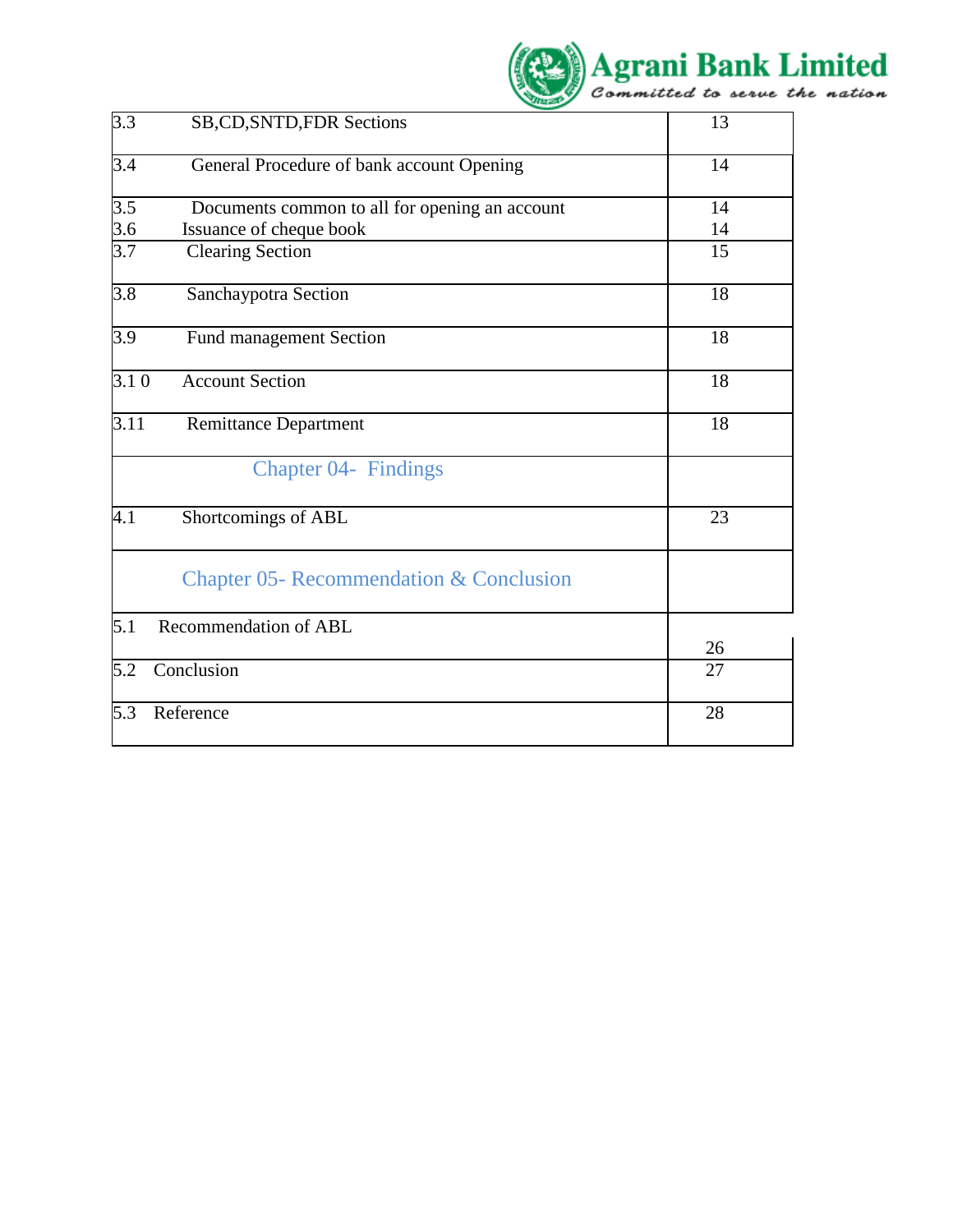

# **Chapter-1 Introduction**

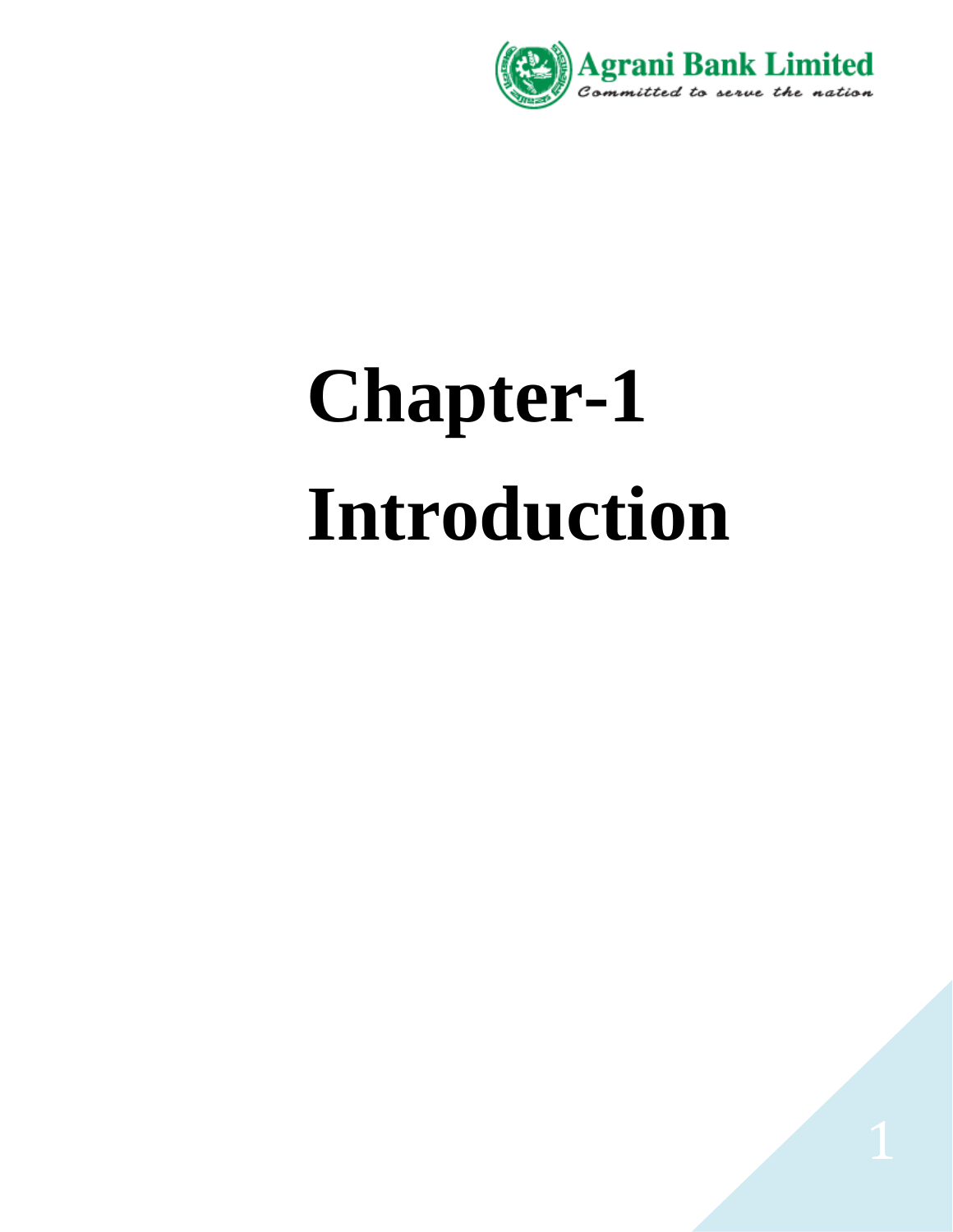

#### *1.1 Background of the study:*

As a student of Masters Business Administration (MBA) everyone has to conduct a practical orientation in any organization fulfilling requirement of the 12 weeks internship Program. The main purpose of the program is expose the student to the real world situation. This report is done as a partial requirement of the internship program for the MBA students. This report is prepared for the internship program consisting of a major in depth study of the total banking business of Agrani bank limited. Practical knowledge is fundamental for the application of theoretical intelligence. Bearing this in mind and internship program was being included in the MBA curriculum. The goal of this analysis is to expose the student in the organizational work situation and also to provide an opportunity for applying classroom learning in practice. There are some difference between theories and practice.

#### *1.2 Origin of the report:*

This report is done by partial requirement of 3 month internship program for the MBA student of Brac University student, Bangladesh. During my internship period I joint Agrani bank limited at Pyaridas Road branch in Banglabazar, Sodorgat, Dhaka. The supervisor of the internship reports on me assigned jobs after the completion of the Internship in the respective organizations. The title of the report is **"General Banking of Agrani Bank Limited".**

#### *1.3 Objective of the report:*

#### **Primary objective:**

 $\triangleright$  The primary objective of this report is to fulfill the partial requirement of MBA degree.

#### **Secondary objectives:**

- $\triangleright$  To find out the general banking practices of ABL.
- $\triangleright$  To find out the problems of ABL in relation to general banking especially in Bills section.
- $\triangleright$  To provide the recommendations for overcoming the problems of ABL.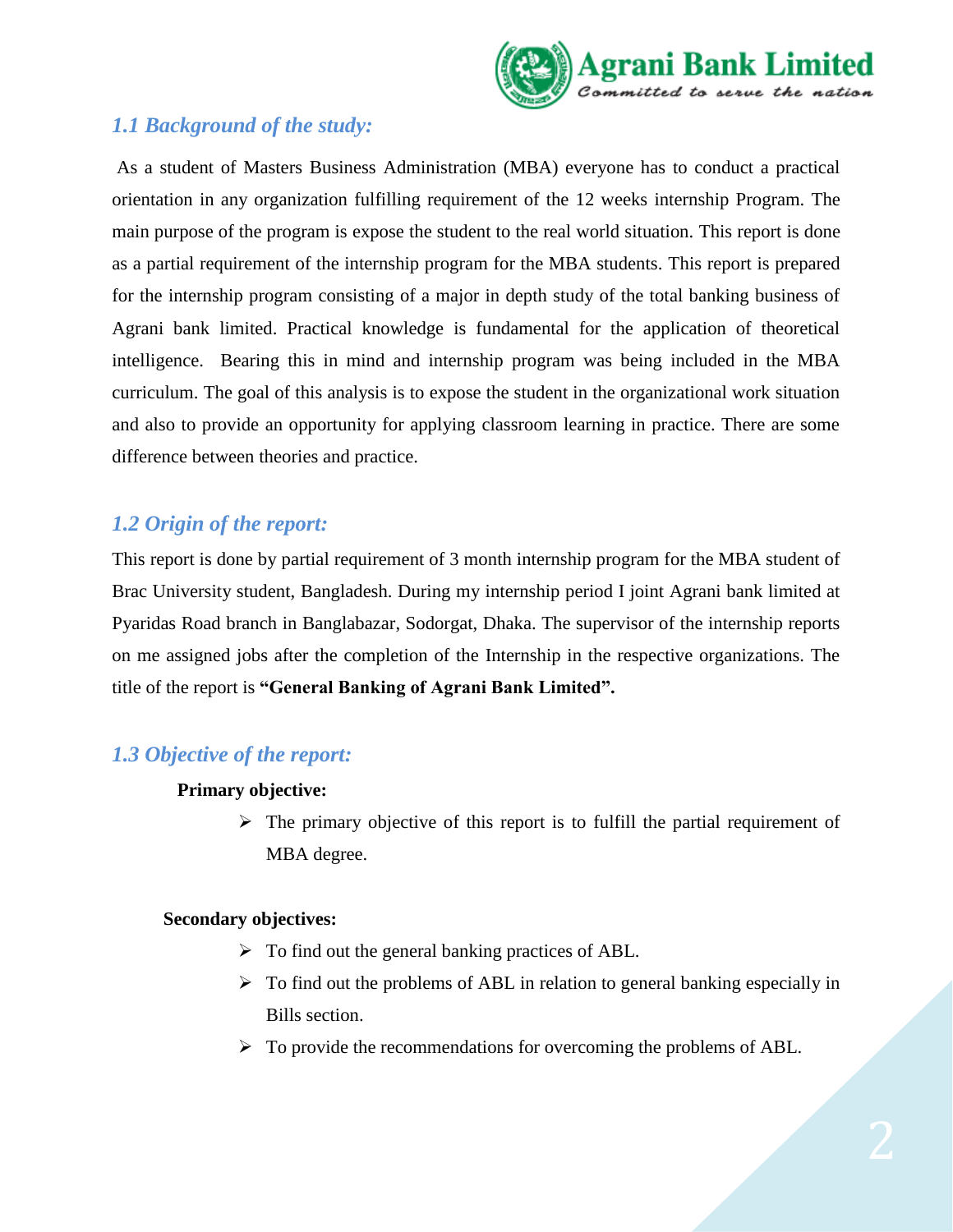

#### *1.4 Methodology:*

The study methodology included observation of their work procedure, analysis of their information input forms and their output documents, face-to-face communication with the clients, interviews of relevant ABL officials.

As per study objectives mentioned, the information used in this study has been received from the following sources:

#### **Primary sources:**

- Officials record of Agrani Bank Limited(ABL)
- $\triangleright$  Face-to-Face interview with the respective personal.

#### **Secondary sources:**

- Research, brochures, and various publications of Agrani Bank Limited.
- $\triangleright$  Annual report, Official data book, Internet.

#### *1.5 Limitations:*

 The objective of this study is to earn real life practical experience in banking system. It requires long time to acquire to the real experience. The lack of available of data is another limitation. Maximum of banking activity are practical. Just reading the manual is not enough. To earn practical experience, it requires working with those events.

#### **The main limitations are as:**

- $\triangleright$  Time constrain.
- Banking people are very busy. Sometimes it seems hard to get their attention.
- $\triangleright$  Lack of published limited documents.
- $\triangleright$  Some information is confidential- not open to public.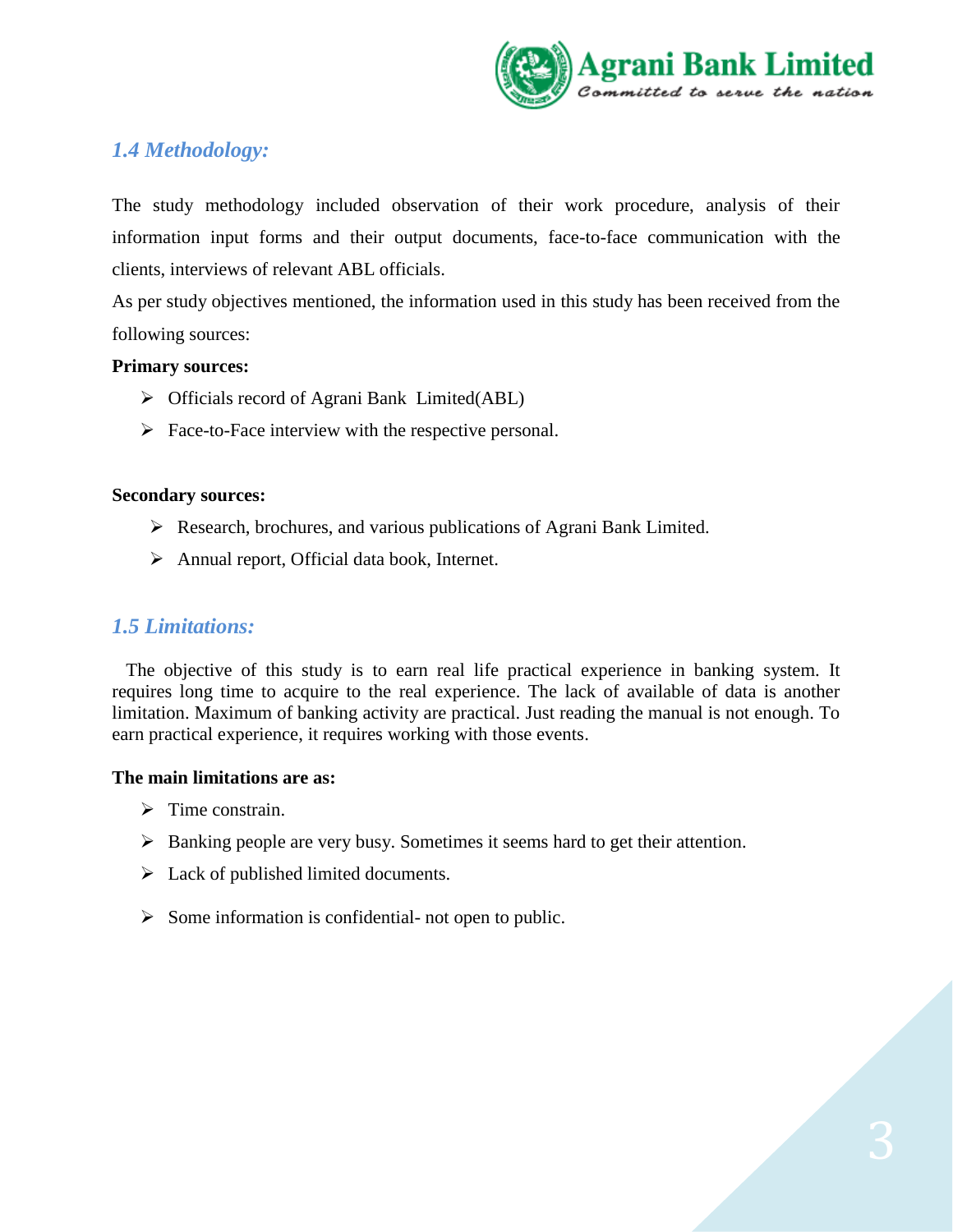

# **Chapter-2 Organizational Part**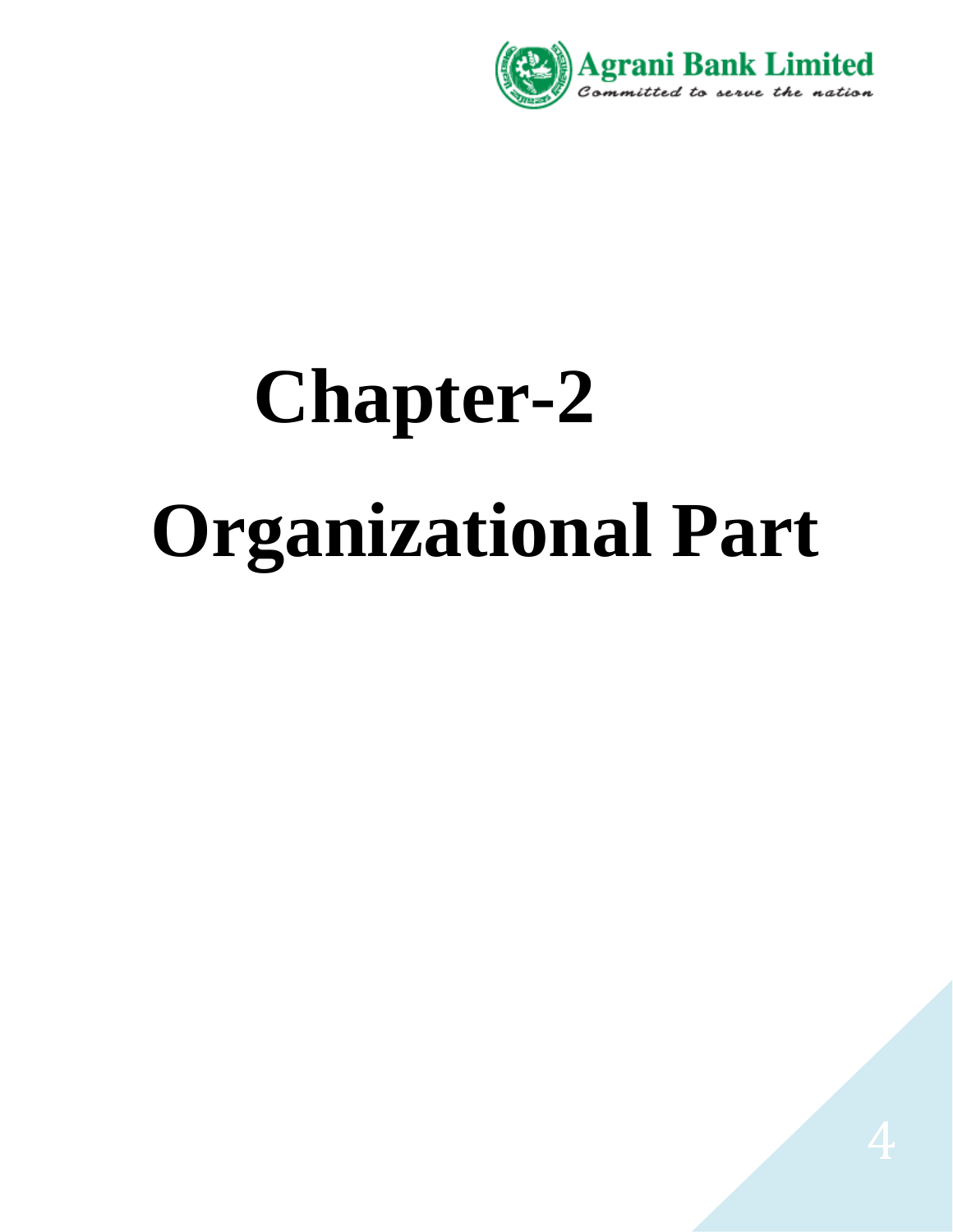

#### *2.1 Introduction:*

Banks is a financial institution which plays a fundamental role in forecasting the economic and social condition of a country. In the process of acceptance deposits and provision of loan, Bank creates money. The characteristics feature sets bank apart from other financial institution. A Bank can manipulate the money supply through lending and investment. Banks collect deposit at the lowest possible cost and provide loans and advances at higher cost. The difference between these is the profit for the Bank. Agrani Bank Limited is fast growing public bank. This bank is operating banking industry since 1972 and belongs to first generation bank to be incorporated since the independence of Bangladesh.

Agrani Bank Limited is governed by a Board of Directors consisting of 13 (thirteen) members headed by a Chairman. The bank is headed by the Managing Director & Chief Executive officer. Managing Director assisted Deputy Director and General Managers. The bank has 11 Circle offices, 29 Divisions in head office, 62 zonal offices and 933 branches including 27 corporate and 40 AD (authorized dealer) branches. Agrani Bank Limited is a Bank. with an Authorized Capital and Paid-up Capital of Tk. 25,000 million and Tk. 20,720 million respectively. The total equity of the bank stands at 39,570 million as on December 2015. The total operating profit of last year is about Tk.41,700 million. This bank plays a significant impact on the growth of the economy of this country.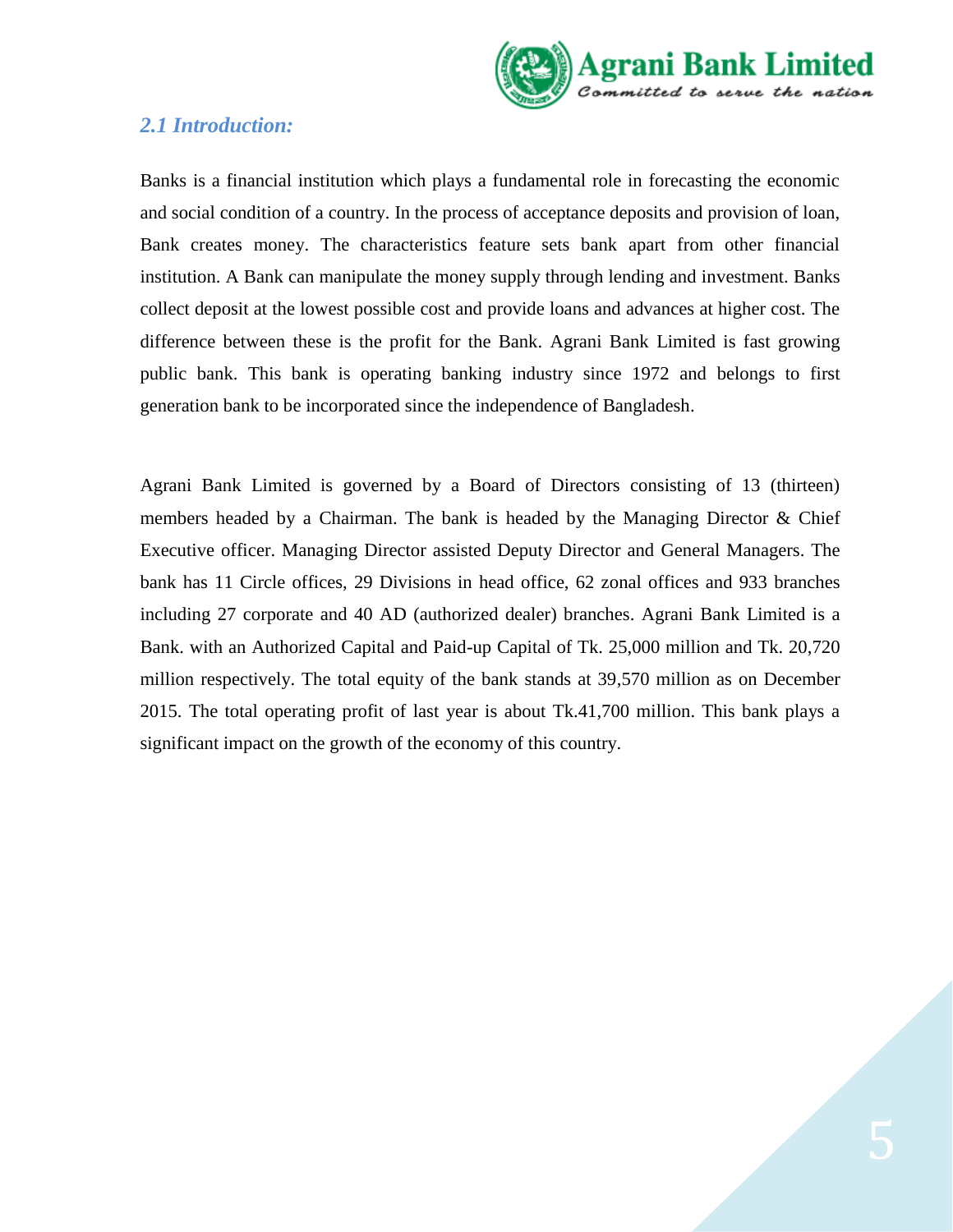

#### *2.2 Corporate Profile:*

| Name                        | Agrani Bank Ltd (ABL)                             |  |
|-----------------------------|---------------------------------------------------|--|
| Genesis                     | Agrani Bank Ltd (ABL) was incorporated as a State |  |
|                             | owned Commercial Bank (SCB) on 17 May 2007        |  |
|                             | under the Companies Act 1994. Agrani Bank         |  |
|                             | emerged as a Nationalized Commercial Bank (NCB)   |  |
|                             | in 1972.                                          |  |
| <b>Legal Status</b>         | Public Limited Companies (Governed by the Bank    |  |
|                             | Companies Act 1991)                               |  |
| Chairman                    | Dr. Zaid Bakht                                    |  |
| Managing Director & CEO     | Dr. Syed Abdul Hamid                              |  |
| <b>Company Secretary</b>    | Khandaker Sajedul Haque                           |  |
| Registered Office           | 9D, Dilkusha Commercail Area, Dhaka-1000.         |  |
| <b>Authorized Capital</b>   | <b>Tk. 2500 Crore</b>                             |  |
| Paid up Capital             | Tk. 2072 Crore                                    |  |
| <b>Employees</b>            | 13,890                                            |  |
| <b>Branches</b>             | 932                                               |  |
| <b>Subsidiary Companies</b> | 6                                                 |  |
| Website                     | www.agranibank.org                                |  |

#### *2.3 Vision:*

To become the best leading state owned commercial bank of Bangladesh operating of international level of efficiency, quality and sound management, customer service and strong liquidity.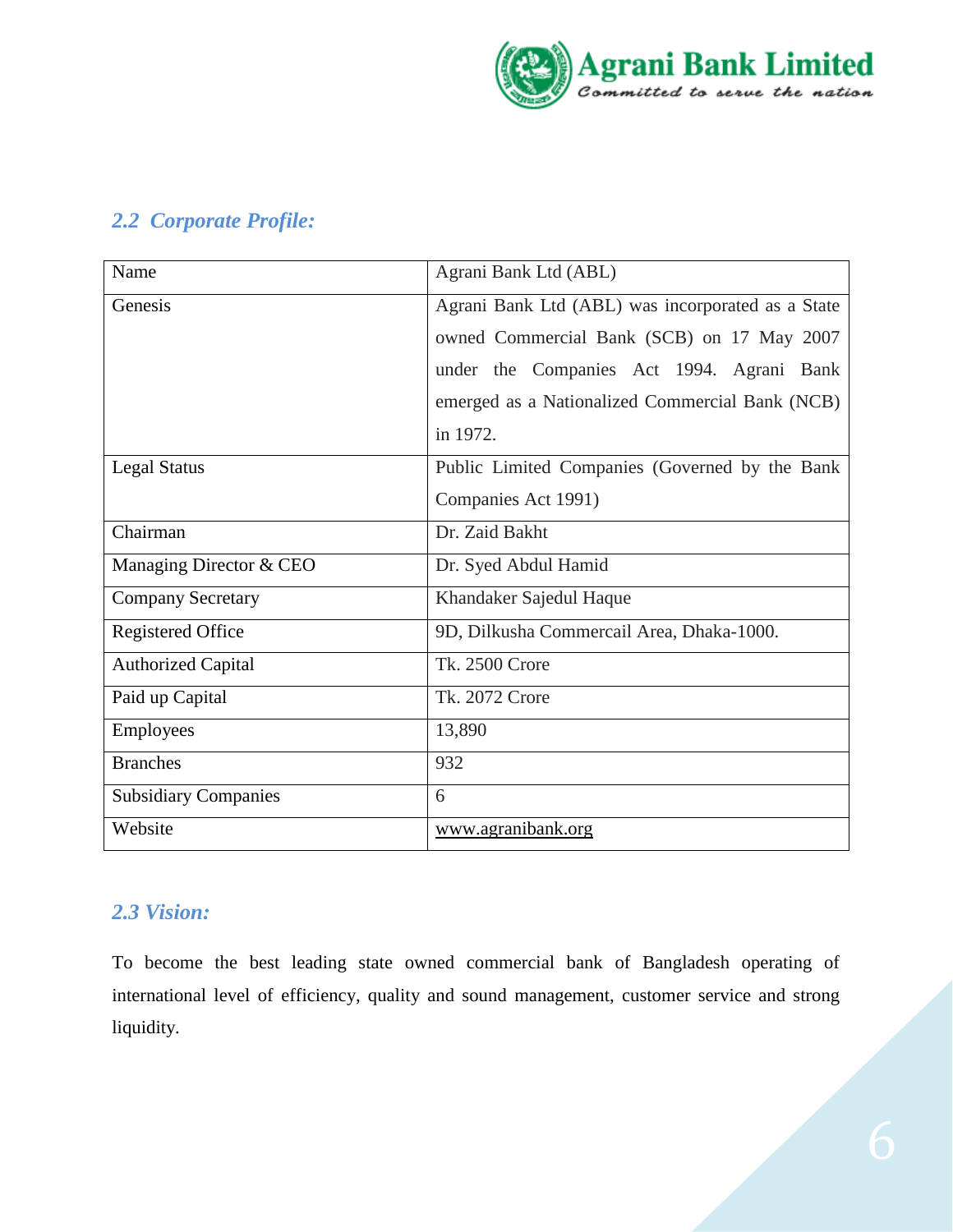

#### *2.4 Mission:*

To operate ethically and fairly within the strained framework set by our regulators and to assimilate ideas and lessons from best practices to improve our business policies and procedures to the benefits of our customers and employees.

#### *2.5 Motto:*

To adopt and adapt modern approaches to stand supreme in the banking arena of Bangladesh with global presence.

#### *2.6 Values:*

We value in integrity, transparency, accountability, dignity, diversity, growth and professionalism to provide high level of service to all our customers and stakeholders inside and outside the country.

Strategic objectives:

- Winning at least 6.50 percent share of deposits and 5.50 percent share of loans and advances of Bangladeshi market.
- Gaining competitive advantages by lowering overall cost compared to that of competitors.
- Overtaking competitors by providing quality customer service.
- Achieving technological leadership among the peer group. Strengthening the Bank's brand recognition.
- Contributing towards the economic well-being of the country by focusing particularly on SME and agricultural sectors.
- Strengthening research capability for innovative products and services.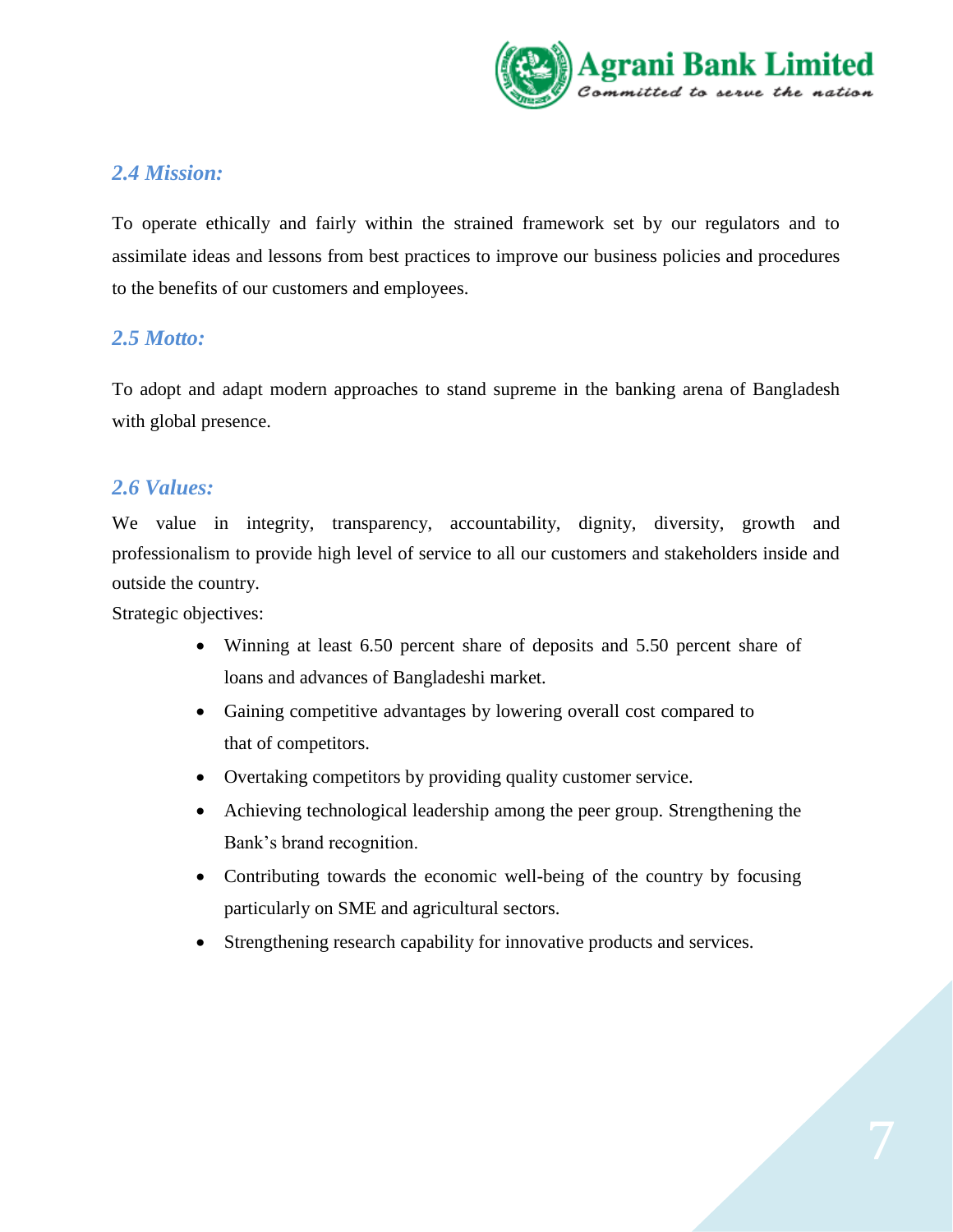

#### *2.7 Product, Price, Promotion & Place (4p's of ABL):*

In this section the product & services offered by Agrani Bank Limited along with the price is briefly discuss. Besides that place of the bank and the promotional activities the bank conducts in order to attract customers are also discussed.

#### **Product & price:**

The success of a company depends exclusively on the products  $\&$  services it offers with a reasonable price compared to the competitor. It is the main source to attract customers. Banks operating in the service industry & their business would become successful only when they can offer quality services to the customers within an affordable price. The savings rate in Bangladesh is one of the lowest in the world rate of domestic saving being 17.78 %.

In order to improve the savings rate, financial Institutions responsible for mobilization of savings should offer attractive Savings Schemes so that the marginal propensity to save increases. The savings do not, of course, depend only on the quantum of income but largely depend on the habit of savings of the people.

- $\triangleright$  Interest rate of Savings Deposit is 3%.
- $\triangleright$  On retail banking service Agrani Bank Limited provides.
- $\triangleright$  Depository product.
- > Loans product.

For different types of Depository Products and Loans Products price is different. The products have designed in such a way that upper class to lower class all people will be benefitted. For different types of depository products, according to schemes minimum size of monthly installment shall be Tk. 500/- and multiplies of Tk. 1000/-. Maximum installment size shall be Tk. 25,000/- . Basically their products are their service which they provide to the customers.

#### **Place:**

The location of the organization plays a significant role in how the organization is performing. Before setting a location for, the organization should keep some important things in mind, especially the accessibility of the location, the target market, transportation facility, business prospectus etc.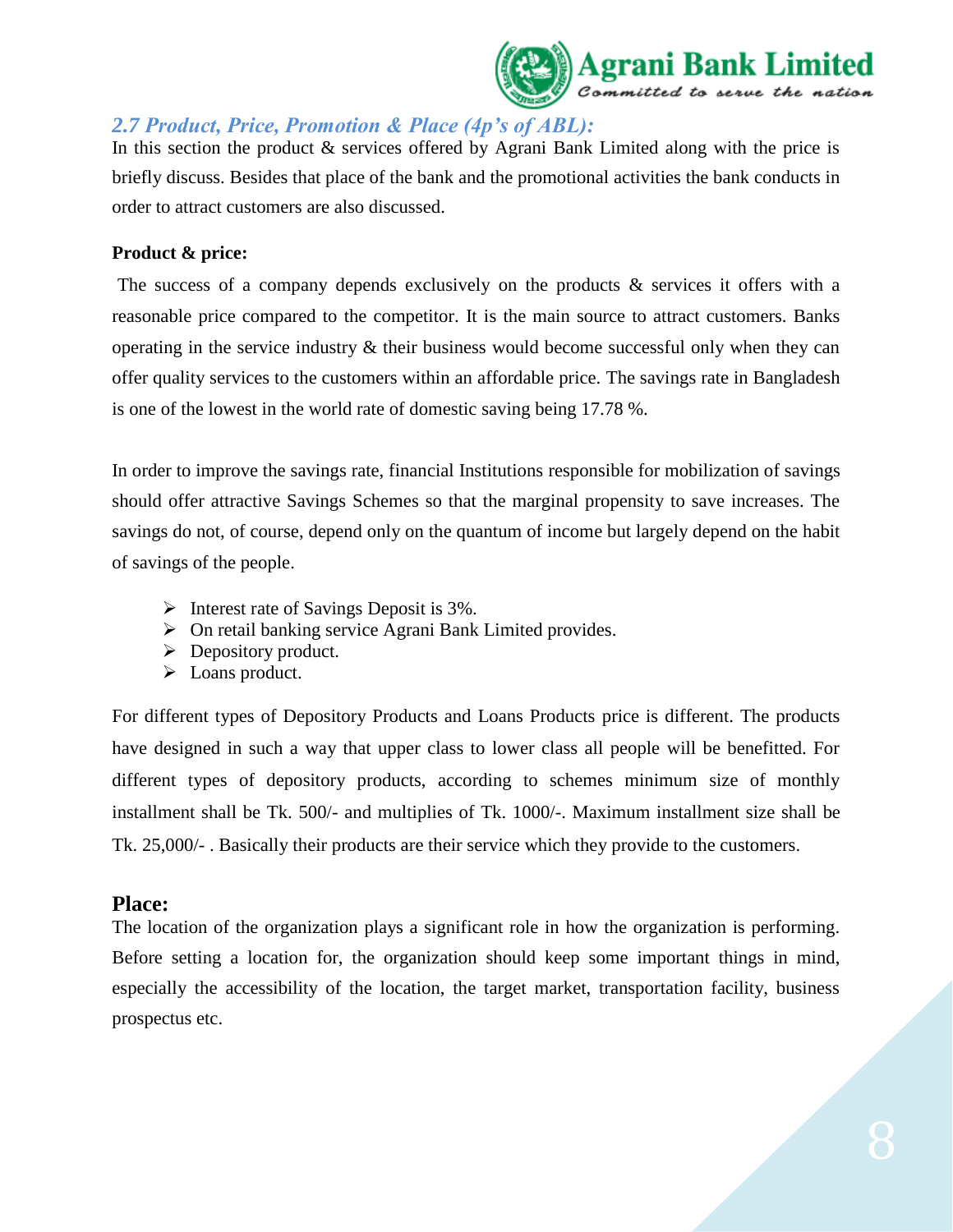

In case of the Agrani Bank Limited., the Head Office is located in Motijheel commercial area. This is a very suitable place for business, has good transportation facility. The area is business oriented so it is possible to capture the target market. Lots of Industries  $\&$  organization are located in that commercial area, so it is not too hard to attract clients.

#### **Promotion:**

ABL large number of branch's all over the country is not enough it facilities knowing the customer is important. Agrani Bank is involved various types of promotional activities. From time to time ABL sponsors cricket tournament in national level. The bank advertises on newspaper, TV, billboard etc. It also participates in social activities, for example, for the cold stricken poor people o f North Bengal. ABL also has souvenirs for example, wallet, key ring, diary, desk calendar, wall clock etc. that work as pro motional activity.

#### *2.8 SWOT analysis of ABL:*

As a financial organization Agrani bank has some strength, weakness, opportunity, and Threat to identify the strengths, weakness opportunities and treats a tool is used by me that is SWOT analysis.



#### *STRENGTHS:*

- 1. State owned Bank.
- 2. Wide image.
- 3. Unlimited trustiness of ABL rural people.
- 4. High commitment of customer.
- 5. Qualified and experience personnel.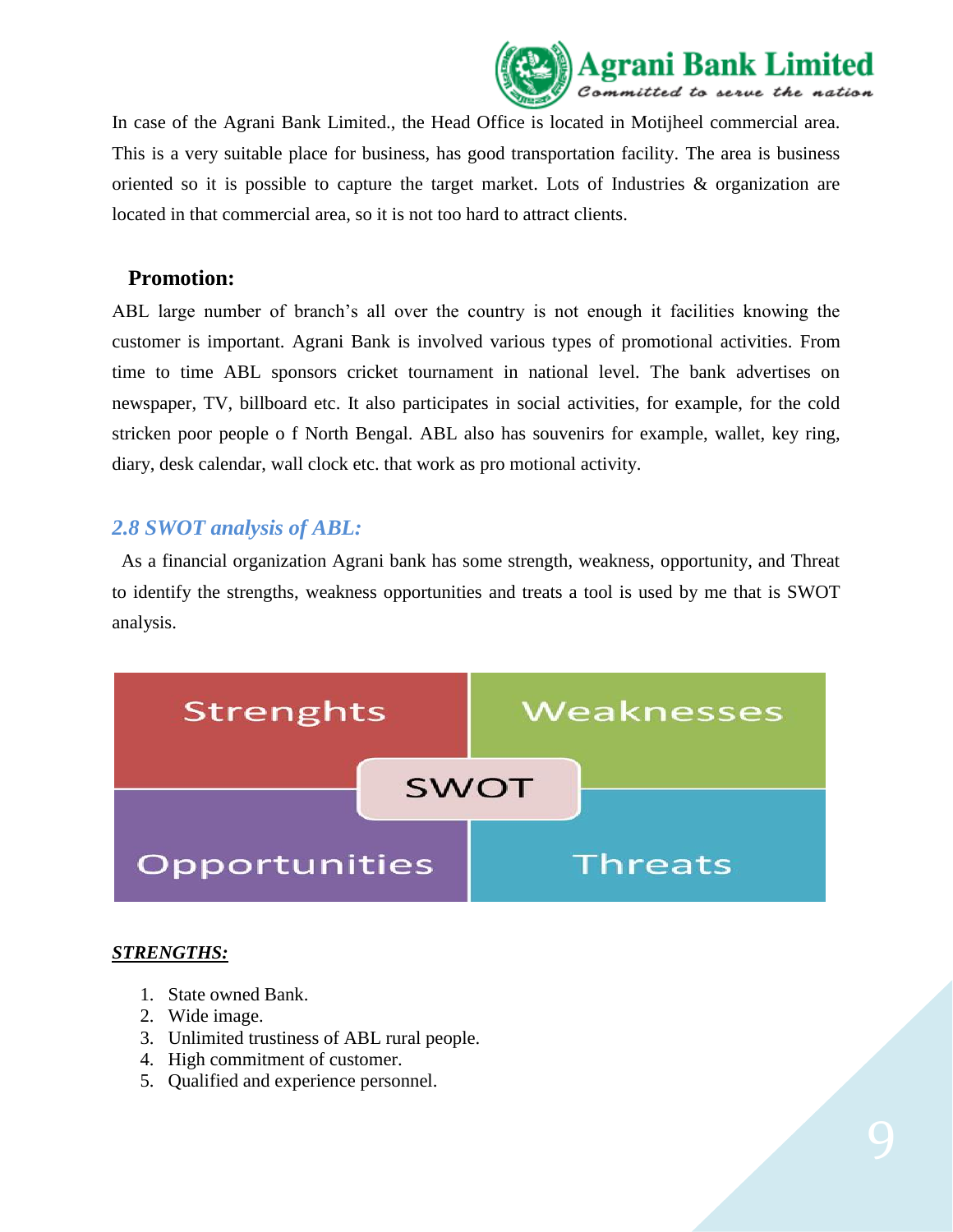

#### *WEAKNESS:*

- 1. Most of the branch are not decorated.
- 
- 2. Technology is not update.<br>
3. Customer face huge problem of other branch cheque.<br>
4. Most of the deposit remains idle in the bank.<br>
5. Employee are not well trained.
- 
- 

#### *OPPORTUNITY*

- 1. High demand of credit.
- 2. High demand of small enterprise financing.
- 3. High demand of remittance facilities.
- 4. High demand of investment by depositing.

#### *THREAT*

- 1. Private bank facilities increase day by day.
- 2. ABL lagging behind of the technology advancement.
- 3. Compare to other private bank their compensation package is not good.
- 4. Political unrest is effect of our banking industry because every new government change rules and regulation.

#### *Hierarchy of ABL*

 The bank is be managed and operated by a group of highly educated and professional team with diversified experience in financing and banking. The management is constantly focuses on understanding and anticipating customers need. The scenario of banking business is changing day by day, so the bank's responsibility is to device strategy and new products to cope with the changing environment.

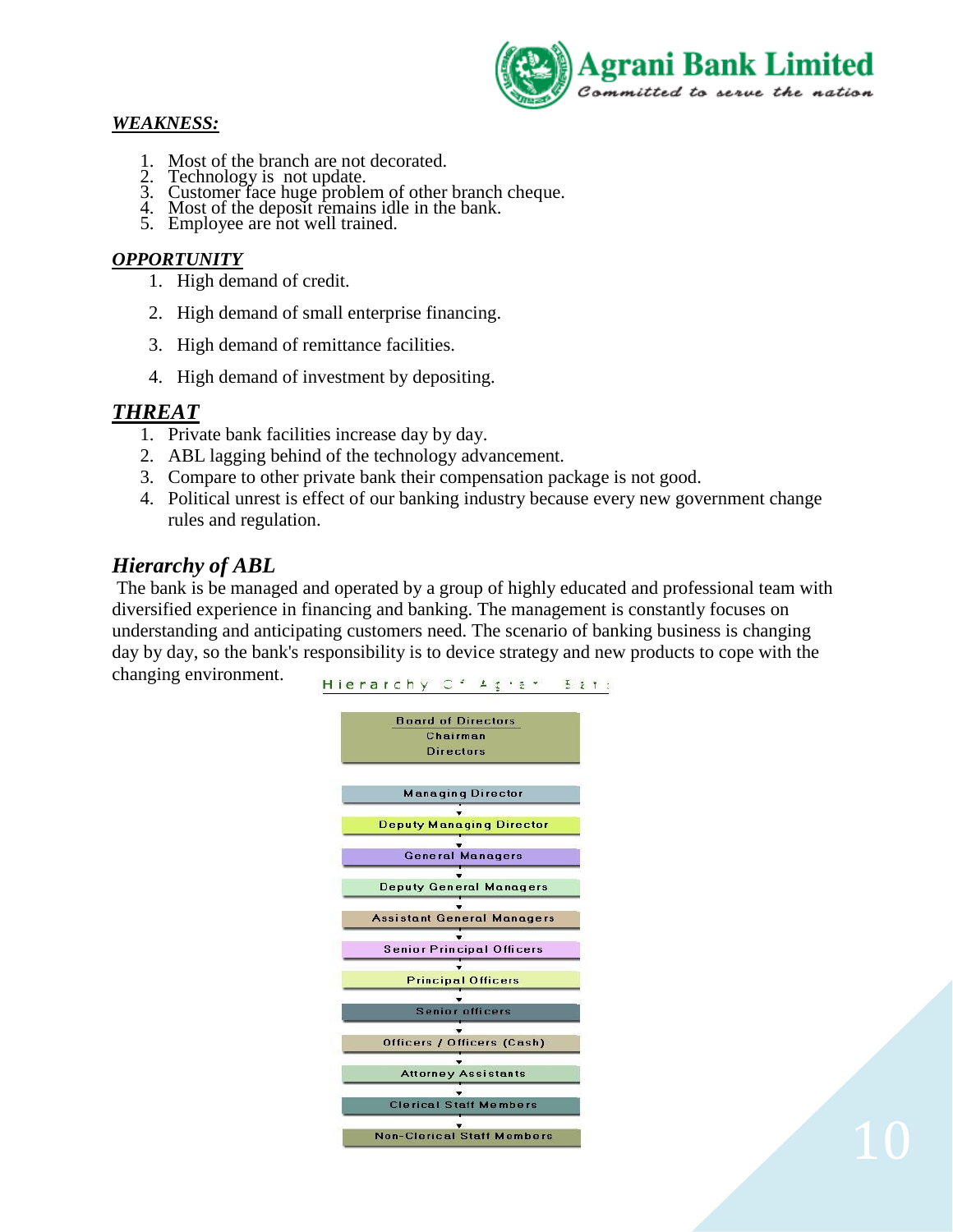

# **Chapter-3 General Banking**

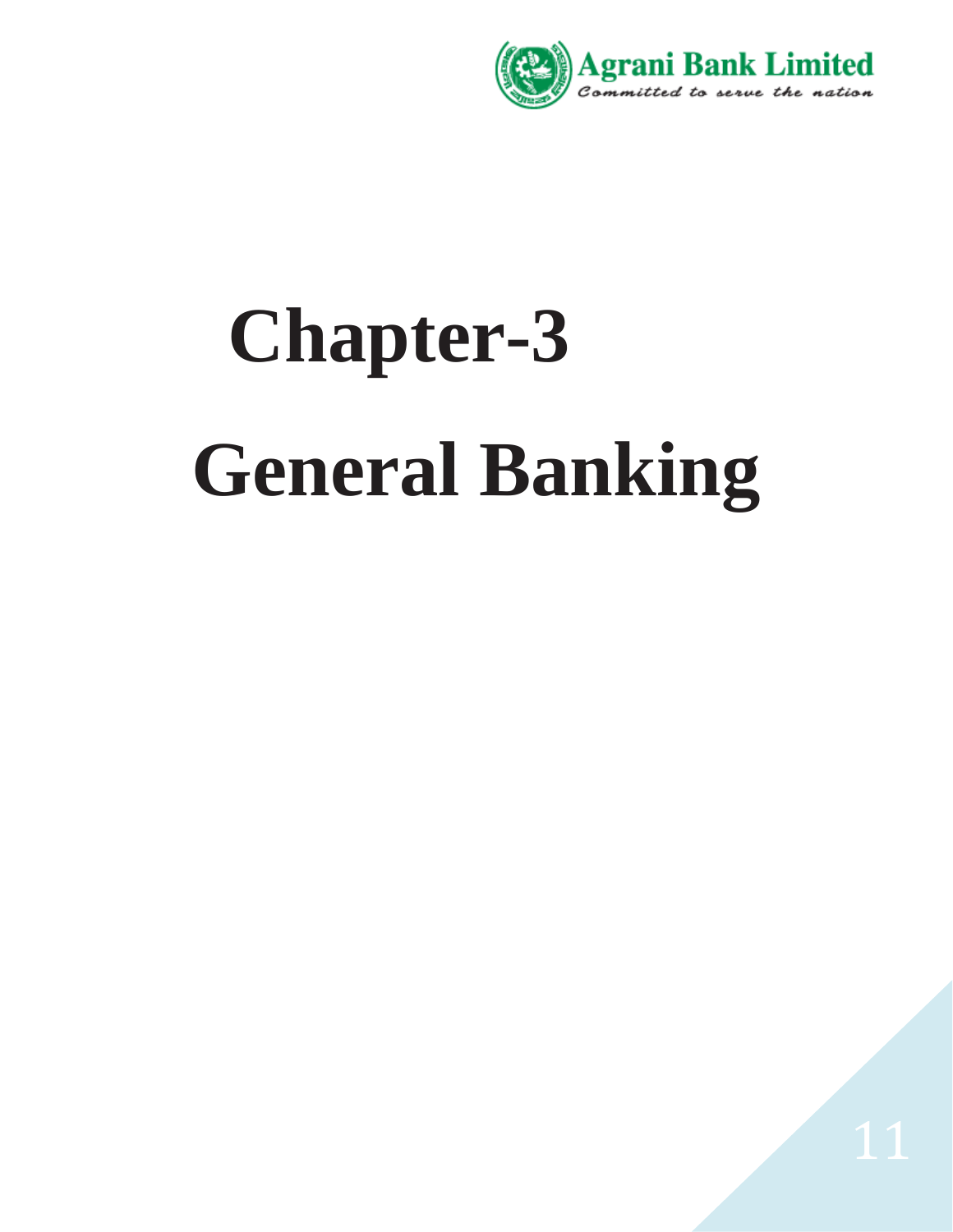

#### *3.1General banking section of ABL (Payridas Road Branch)*

Every branch has some section for performing particular operation function. That's why every section perform some particular functions so that the potential customer can get service from particular section of Agrani Bank Limited (ABL), Pyaridas road branch has some section that are mentioned bellow:

#### *3.2 Cash Section:*

- 1. Cash received.
- 2. Cash payment.

Cash section is the core department for any branch of bank. The main task of cash section is to receive cash from different types of parties as well as to pay cash too different types of parties.

#### **Sources of cash received:**

- $\triangleright$  Deposit collection from different account holders.
- $\triangleright$  Receive from PO, TT, DD.
- $\triangleright$  Money receives from share application.
- $\triangleright$  Receive from PSS holder.
- $\triangleright$  Receive from FDR holders.
- $\triangleright$  Receive by selling prize bond.
- $\triangleright$  Receive from DESA and WASA bill.

#### **Sources of cash payment:**

- $\triangleright$  Interest payment to different account holders.
- $\triangleright$  Interest payment PSS and FDR.
- Meet internal disbursement (Office rent, T&T Bills, WASA bills for office etc.)
- $\triangleright$  Payment against valid cheque.
- Payment for PO, TT, DD.
- $\triangleright$  Payment for purchasing prize bond.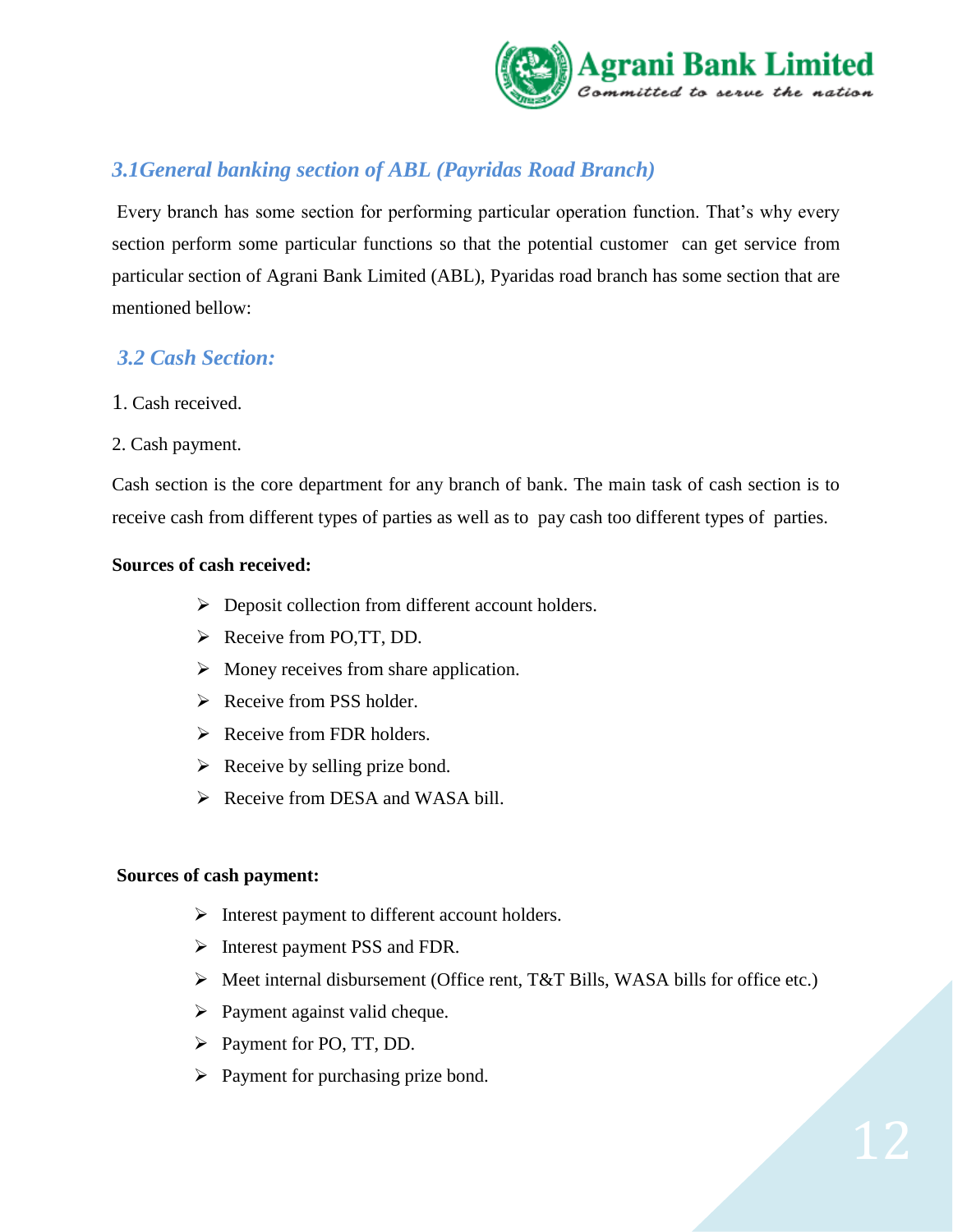

#### *Register that is used in cash section:*

- $\triangleright$  Payment register.
- $\triangleright$  Cash register.
- $\triangleright$  Vault register.
- $\triangleright$  Rough vault register
- $\triangleright$  Balance statement register
- > DESA Bill
- $\triangleright$  WASA bill.

#### *3.3 SB,CD, SNTD, FDR Section:*

- $\triangleright$  Provide information about account opening and closing.
- Enrolling new Account.
- $\triangleright$  Posting.
- $\triangleright$  Signature verification.
- Recording of information of new account holder.
- $\triangleright$  Providing account statement etc.

Account opening is part of parcel of SB, CD, SNTD & FDR section. Several types of activities are done by those sections, such as:

- Counseling about different types of Account and procedure of account opening.
- $\triangleright$  Providing new cheque book.
- $\triangleright$  Providing different cheque book.
- $\triangleright$  Providing different deposit slip.
- $\triangleright$  Performing the activities of account opening.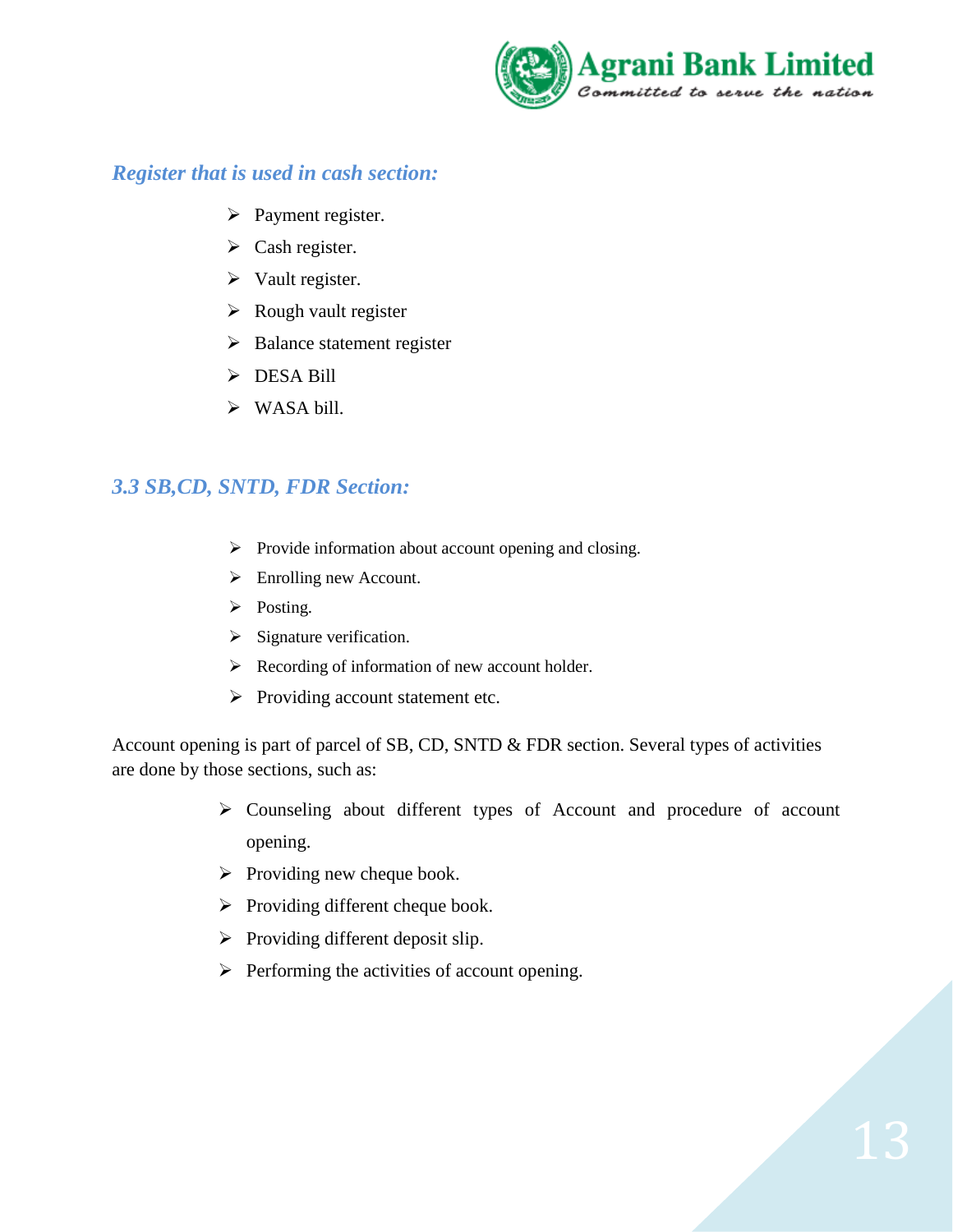

#### *3.4 General Procedure of bank account Opening:*

The procedure of opening bank account differs based on types of bank account. But a general procedure most of the time, use at the time of account opening is given bellow:

Step-1. Determining the types of account that will be opened by customers .

- Step-2. Collection of application form.
- Step-3. Full fill application form.
- Step-4. Introducation.
- Step-5. Enclosing necessary document with application.
- Step-6. Submitting of application form.
- Step-7. Collection, filling-up and submitting of SS card respectively.

Step-8 Collection deposit slip.

Step-9. Paying initial deposit.

#### *3.5 Documents common to all for opening an account:*

- **A)** Account opening form duly filled and signed Proper introduction is a must for opening an account. Signature of the introducer must be verified before opening of the a/c.
- B) Signature card 2 (copies) duly filled and introduced.
- C) Photographs (2 copies for each individual) duly attested by the introducer.
- D) Nominees 1 copy photograph duly attested.

#### *3.6 Issuance of cheque book:*

- a) Take requisition slip and verify the signature from the competent authority (Custodian of Specimen Signature Card).
- b) Be caution that the receiver is the right person to take delivery.

c) Write: Title of the account and account number in the Cheque Book Issue Register. Take a

Cheque Book on the basis of the series mentioned in the Cheque Book Issue Register.

d) Record account number on each leaves and on the account slip write title of the account,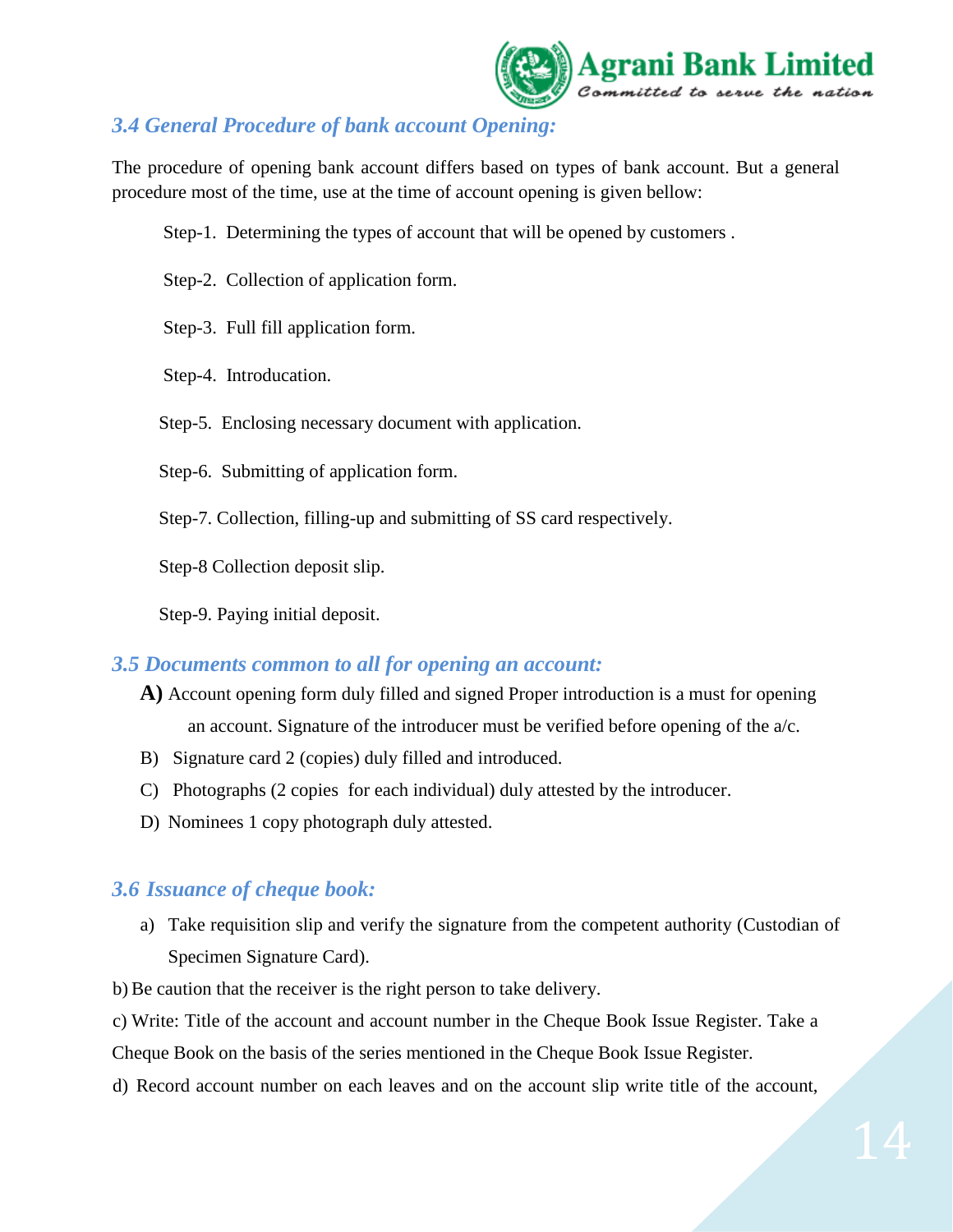

issuing date and round seal and get it signed by an authorized signatory.

- e) Record cheque series on requisition slip.
- f) Deliver cheque book after receiving signature on the register.
- g) Requisition slip is sent to the computer department for posting. number of cheques.
- h) After posting be kept in the concerned file as per serial.

#### *3.7 Clearing section:*

A Bankers clearing house is an autonomous institution having its rules and regulations for admission of members and sub-members of the conduct of clearing. Clearing is a mechanism through which claims and counter claims of the clearing house members (banks) on account of cheque, drafts, bills, pay orders etc. drawn on each other deposited by customer for collection and settled daily. In the other words, a clearing house provides a mechanism by which varies bankers exchange local cheque draft etc. drawn on each other which are receive by them from their collection for customer. Under the clearing system reciprocal claims of one bank against others are off set and only the net balance or difference between receipts and payments are settled by drawing on the account of the debtor bank maintained with the Central Bank.

#### **Clearing department:**

This department is three main jobs-

- $\triangleright$  Outward cheque clearing.
- $\triangleright$  Inward cheque clearing.
- $\triangleright$  Attending house

#### **Outward clearing:**

Outward cheque are the those cheque which come from another bank to the names of ABL account holder. To collect money from the ordered person, the cheque of different bank comes,which is known as outward cheque clearing. Clearing as the account holder wants to claims the cheque account through its bank. The whole procedure of claiming is done by the clearing house of Bangladesh bank.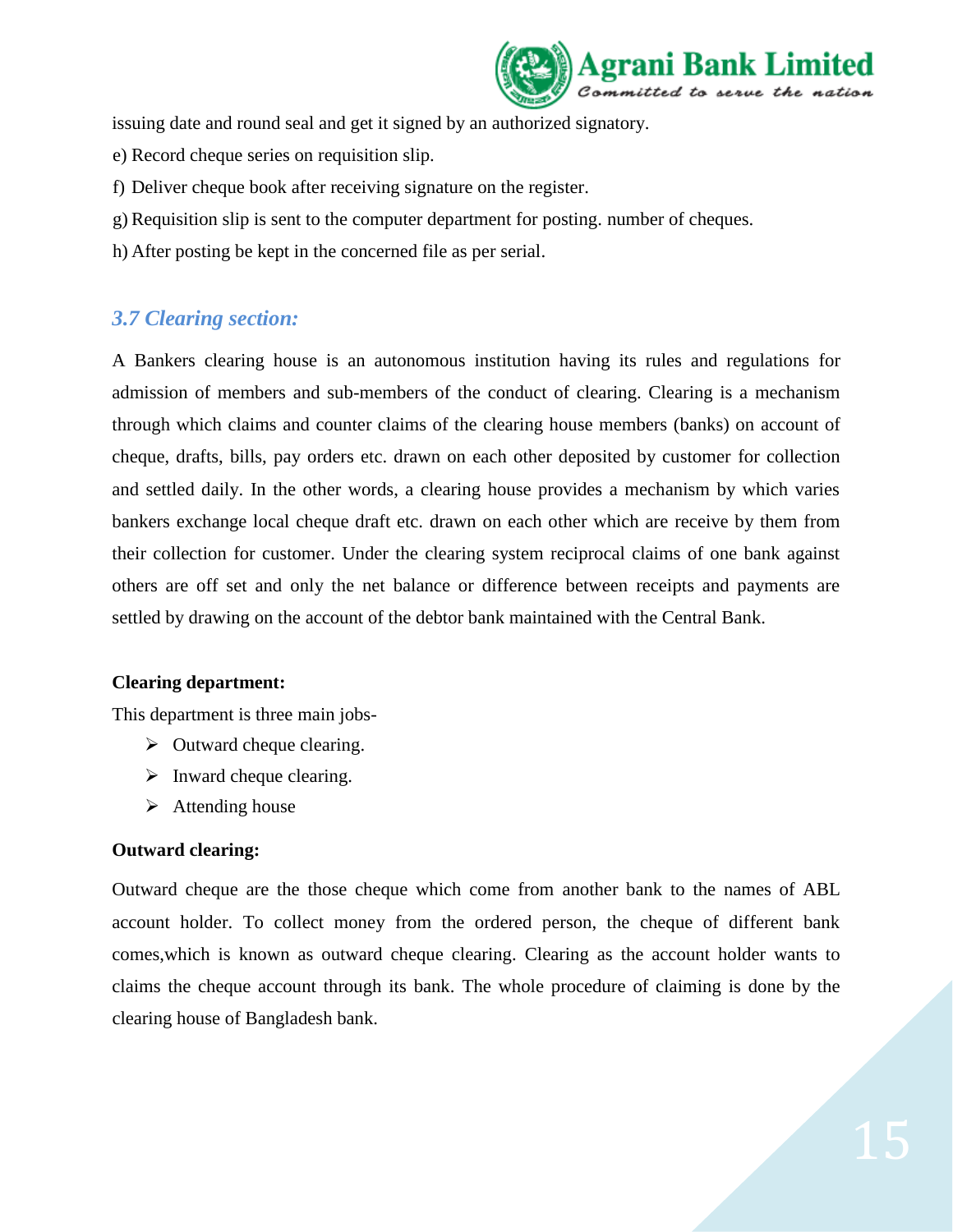

#### **Responsibilities of Clearing Officer for outward cheque clearing:**

- Must be checked whether on the outward cheque crossing seal has been given clearing seal and with proper endorsement seal.
- Computer posting of the cheque.
- Examine with the computer's posting that the total number and total amount of outward cheque matches with the registry book.
- Separation of cheque for the depost slip.
- Posted cheque's print out.
- Copy of computer's posted cheque in to the floppy disk.

#### *Inward cheque clearing:*

It is the opposite flow of outward cheque clearing, Here ABL customer draw cheque for the other banks account holder. That bank will same thing to clearing money ABL with same procedure. At the time of inward cheque for clearning the initials thing must have to be cheque like- whether the banks have given the clearing seal, endorsement seal and branch seal. Sometime, when some valued customer's drawn cheque comes in ABL's Satmasjid road Branch, that time, if for any reason the Bank employees find out any difficulty in passing their drawn cheque, then they inform their valued customer about the problem. The difficulty may be likesigning problem, insufficient fund, etc, reason may occur. So, then their valued customer may try to sought out the problem about drawn the cheque. It is informed because if any valued is having insufficient fund for his drawn cheque then open those customer comes to the bank to deposit the money which they have drawn their party.

As informing the valued customer about their cheque problem , helps to bank to less their return cheque quantity as much as possible which is important for any bank to improve their bank image in to the society and also it helps to improve a good relation ,especially with their valued customer.

#### **Responsibilities of Clearing Officer for Inward Cheque Clearing:**

- Need to match the banks customer signature with the inward cheque signature.
- Do the customer are having sufficient fund for their cheque payment.
- Date (Advance date cheque will not be passed).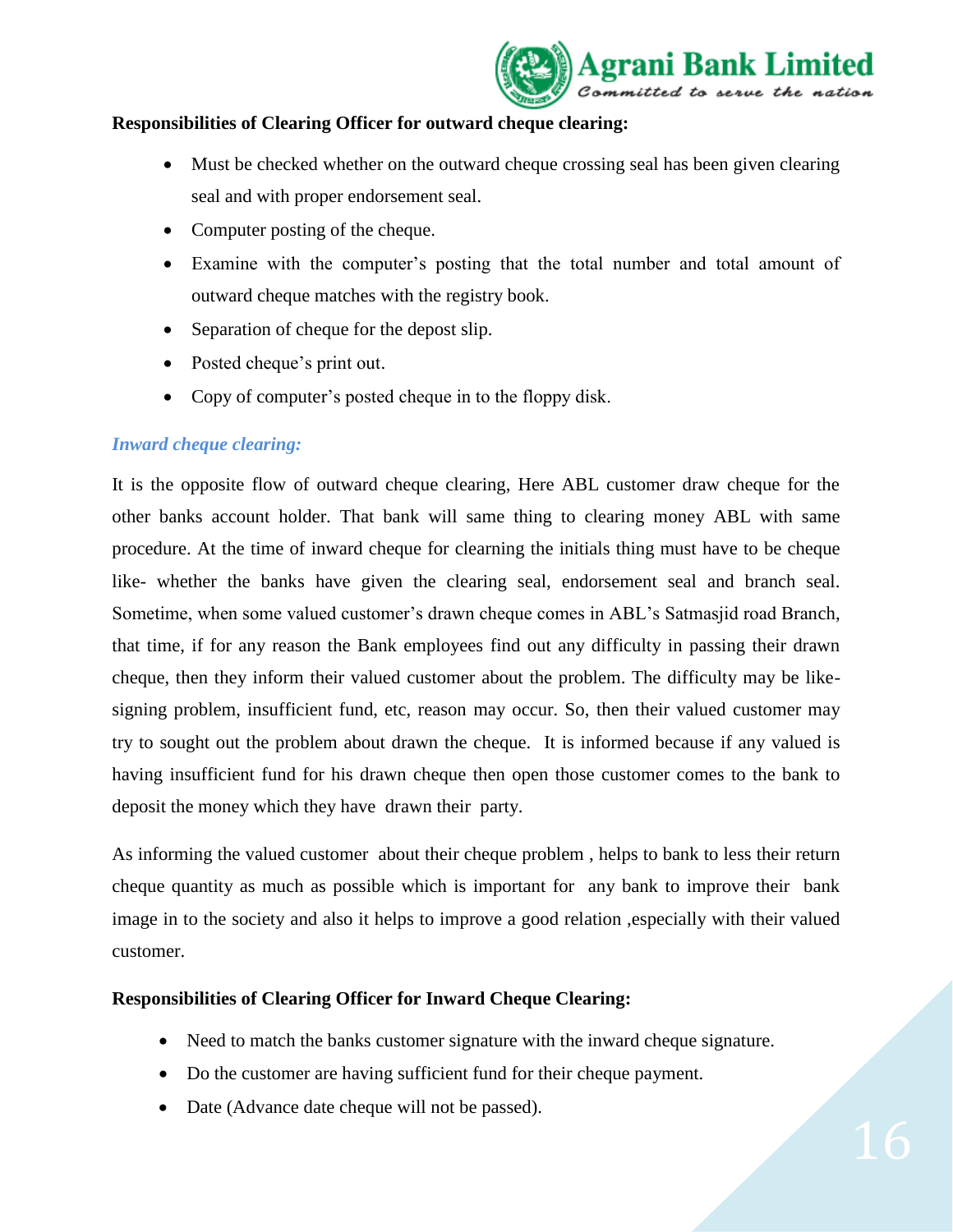

- Amount in figure & inward need to be same.
- Computer posting of the cheque.
- Examine with the computers posting that the total number and total amount inward cheque match with the register book.
- At last officer need to be aware that do any of their customer have announced any stop payment or not.

#### **Cost of clearing:**

The collection of cost need to vary with the distance and ABL does not charge within the Dhaka city or within the distric. But when anyone issue cheque of ABL without having enough money in the account then the clearing department fine tk.100 for it. Above , the whole process are outward cheque clearing in the ABL. After which the outward cheque go to Bangladesh Bank clearing house for further process, from where ABL comes to know which are the cheque honored and which are dishonored.

#### **Return cheque penalty:**

The cheque which will go return for not having sufficient fund in that particular customers account. ABL charge TK.25 as penalty from that customer accounts money. But if this TK.25 is not available into that customer bank account then this penalty would not be charge, this penalty will be dismiss.

#### *Attending House:*

**Local bills for collection (LBC):** Here, the transaction took place within the local zone. Like in Dhaka City - suppose, a customer has account in Gulshan Branch but that customer has presented a cheque in Motijheel Branch. For the online facility, the customer can withdraw the money from Motijheel Branch but the transaction will be as follows:

IBTA …………………………..Debit

Customer account…………….Credit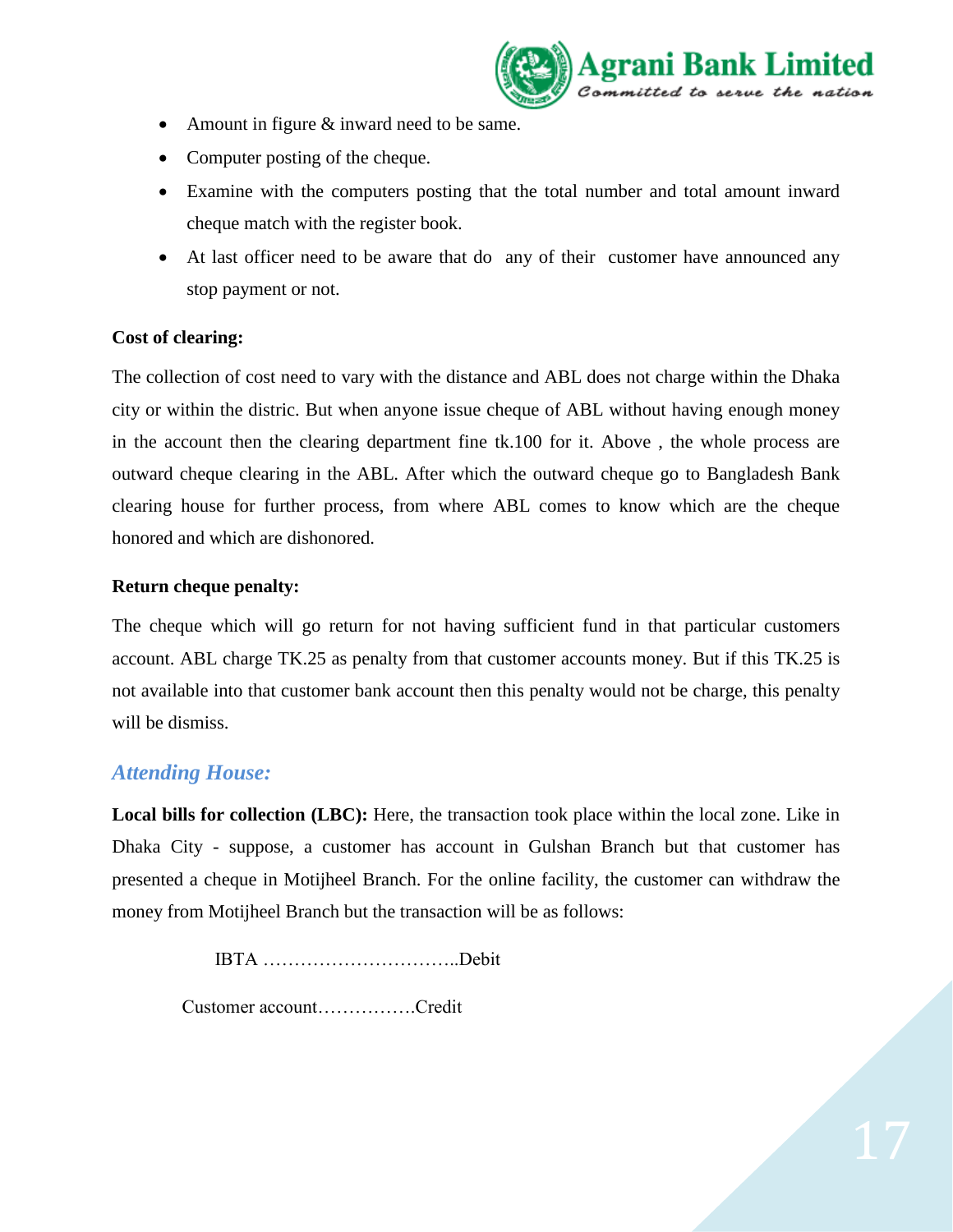

As IBTA means Inter Branch transition account that is why from this IBTA the Motijheel Branch will draw the cheque for that Gulshan Branch's customer and will make that customer account credit by making IBTA debit.

#### **OBC (Outward Bills for Collection)**

If any cheque from other district comes to the Dhaka Branch then this OBC take place. Suppose, from Rupali Bank's Chittagong Branch a cheque has come to the ABL's Narayanganj Branch then in this case OBC will take place.

#### *3.8 Sanchaypotra Section:*

Agrani Bank Limited works under the guideline of Bangladesh Bank. So Principal Branch has separate section for issuing and payment of different types of sanchaypotra such- Paribar, 3 month profit basis etc.

#### *3.9 Fund Management Section:*

This section collects fund from Bangladesh Bank and Sonali Bank Limited on demand of their other branches and sends issue TT of this.

#### *3.10 Account Section:*

General functions performed by the account section:

a) Sorting of vouchers. b) Audit of daily transactions.

- c) Preparation of Extracts (daily) to send H.O.
- d) Preparation of Thursday position.
- e) Preparation of Daily Statement of Affairs.
- f) Preparation of Consolidated Statement of Condition Profit & Loss (Monthly)

g) Preparation of Statement of SBS - 01 (Monthly to H.O.)

h) Preparation of Statement of SBS - 02 (Quarterly to H.O.)

Preparation of Voucher for depreciation

#### *3.11 Remittance Department:*

- **Demand draft (DD).**
- **Telegraphic transfer (TT).**
- **Pay order(PO)**
- **Pay slip (PS).**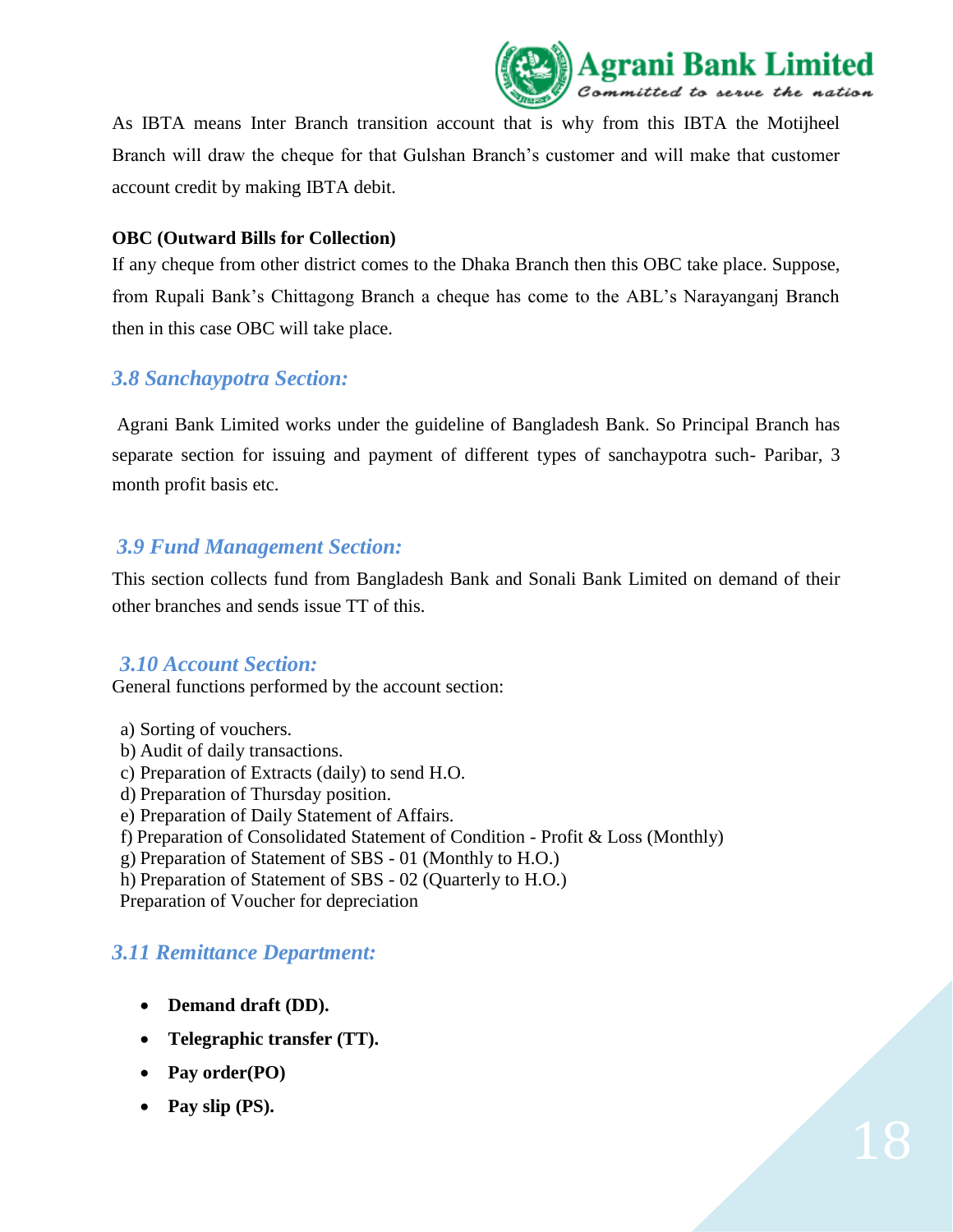

#### **Demand Draft (DD):**

DD is an order in issuing bank to another branch of the same bank to paid specific sum of money to payee on demand. Actually it is the payment from the order branch which another branch is same bank is performing. DD is generally remit fund outside the clearing house area of issuing branch. For many reasons this DD is maybe used one of the main reasons maybe that if the payee is a supplier. So, suppose Mr X lives in Sylhet and he is a supplier whose buyer Mr Y lives in Dhaka for which Mr Y can order his ABL's payridas road branch to issue a DD to Mr X for his payment. Then Mr X can get his payment through ABL's Sylhet Branch by only showing that DD. As here ABL's Payridas road Branch is issuing a DD and giving order to their ABL's Sylhet branch for this payment.

#### **The payment process is paying bank are like as follows-**

- $\triangleright$  Confirm that DD is not forged one.
- $\triangleright$  Confirm with same advice.
- $\triangleright$  Check the test code.
- $\triangleright$  Make payment.

#### **Charge for DD process= Commission + Telex (message sending) Charge**

#### **Telegraphic Transfer (TT):**

Issuing branch requests another branch to pay specified money to the specific payee on demand by Telephone. Suppose, a ABL's customer has presented their Chittagong Branch cheque in to the Motijheel Branch or a cheque of Gulshan Branch has presented in the Motijheel branch then the customer will certainly get their claimed money from the Motijheel Branch. But before the payment of the cheque, ABL's Motijheel Branch will make sure about the customer whole account information through telephone / telegraph from where the customer account belongs to. Generally TT used to remit fund anywhere in the country.

#### **Payment process of paying Bank:**

- $\triangleright$  Confirm issuing branch.
- $\triangleright$  Confirm payee account.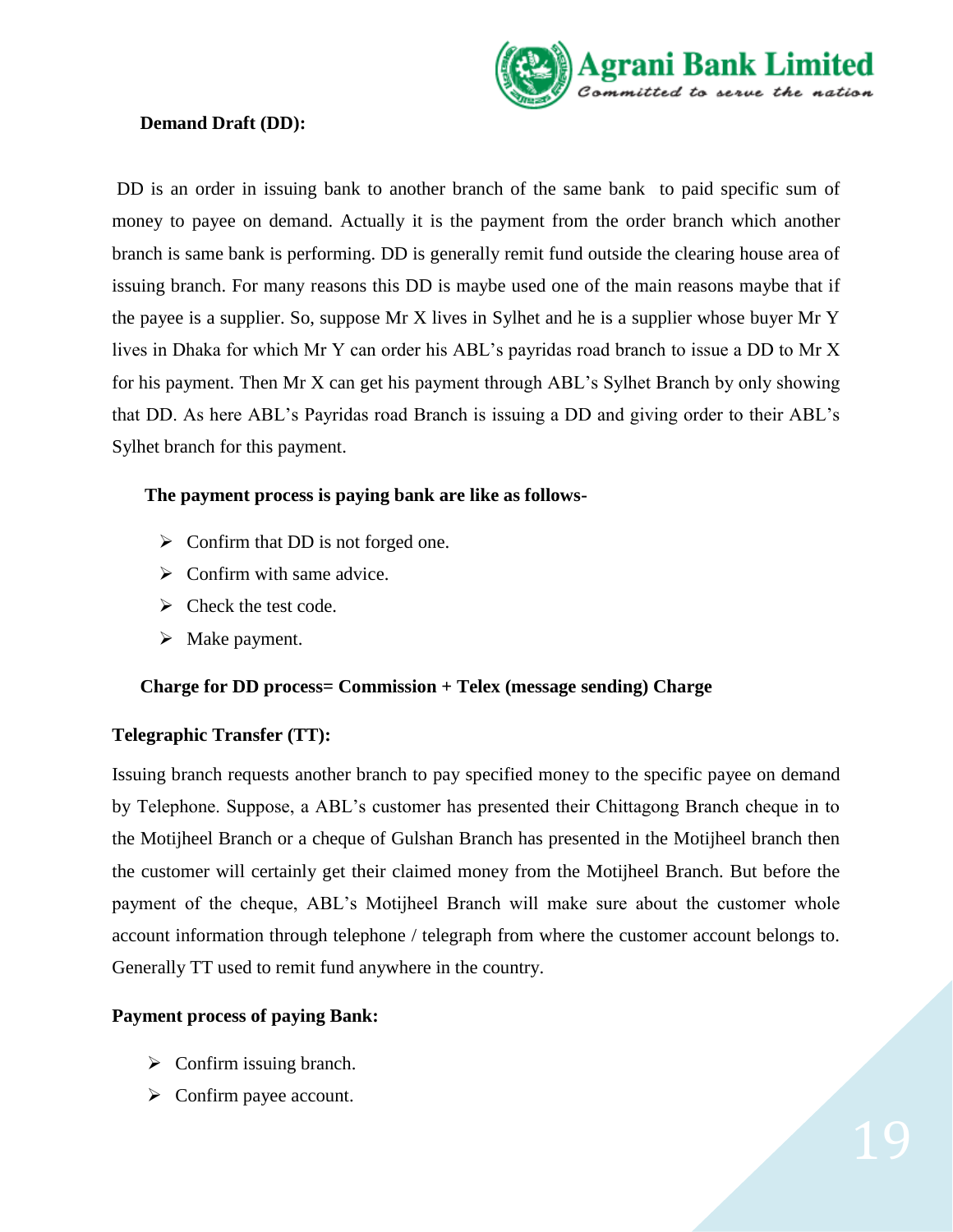

- Confirm Amount.
- $\triangleright$  Make payment.
- $\triangleright$  Receive advice.

#### **Charge for TT process=Commission +Telephone charge**

#### **Pay order (PO):**

Pay order gives the payee the right to claim payment from the issuing Bank. This payment will be from the issuing branch only. It is generally used to remit fund within the clearing house area of issuing branch and the payment process of the paying Bank is only through the clearing. When Bank issues any PO, they cut some charges from the amount which will be Pay Ordered. The receiver of the PO must have an account in any Bank and who will come to make any PO he/she has to purchase it.

Process in pay order:

For PO, at first the party will fill-up the pay order application form (POAF) and then with that form they will deposit their indicated money in to the cash counter. When, cash counter will give the seal of cash received on that pay order application form only then the pay order instrument (POI) will be given to that party by the local remittance department.

|                | Pay Order                    |            |      |
|----------------|------------------------------|------------|------|
| SL no.         | Amount                       | Commission | VAT  |
| 1              | 1 to 10000                   | 15         | 2.25 |
| $\overline{2}$ | 10001 to 100,000             | 25         | 3.75 |
| 3              | 100,001 to 500,000           | 50         | 7.50 |
| 4              | 500,000 to above 100, 00,000 | 100        | 15   |
|                |                              |            |      |

#### **Charge for pay order= Commission + vat**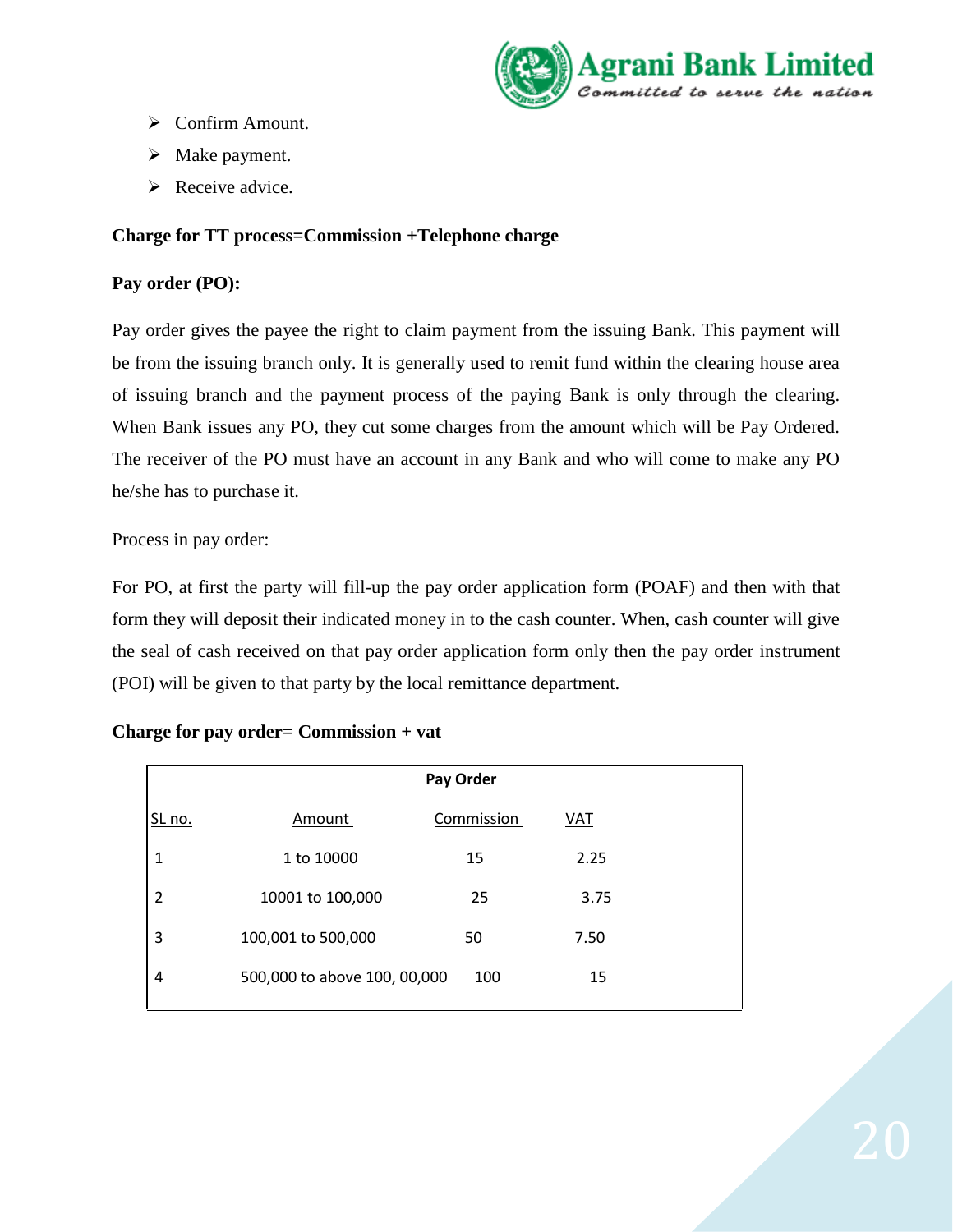

#### **Pay slips (PS):**

It is applied for internal factors or for use any branches. In a branch some expense occurs they are like – Entertainment expense, telephone or other bill expense, plantation expense, repair expense etc. So to meet up these expense the bank issue pay slip which is use to pay these kind of branch expense. Actually Pay slip is done only to pay a branch expenses; pay slip money is normally given cash. Sometime it is seen that the people for whom this PS is being issued that people are already having MSS (Monthly saving scheme) account in this Bank.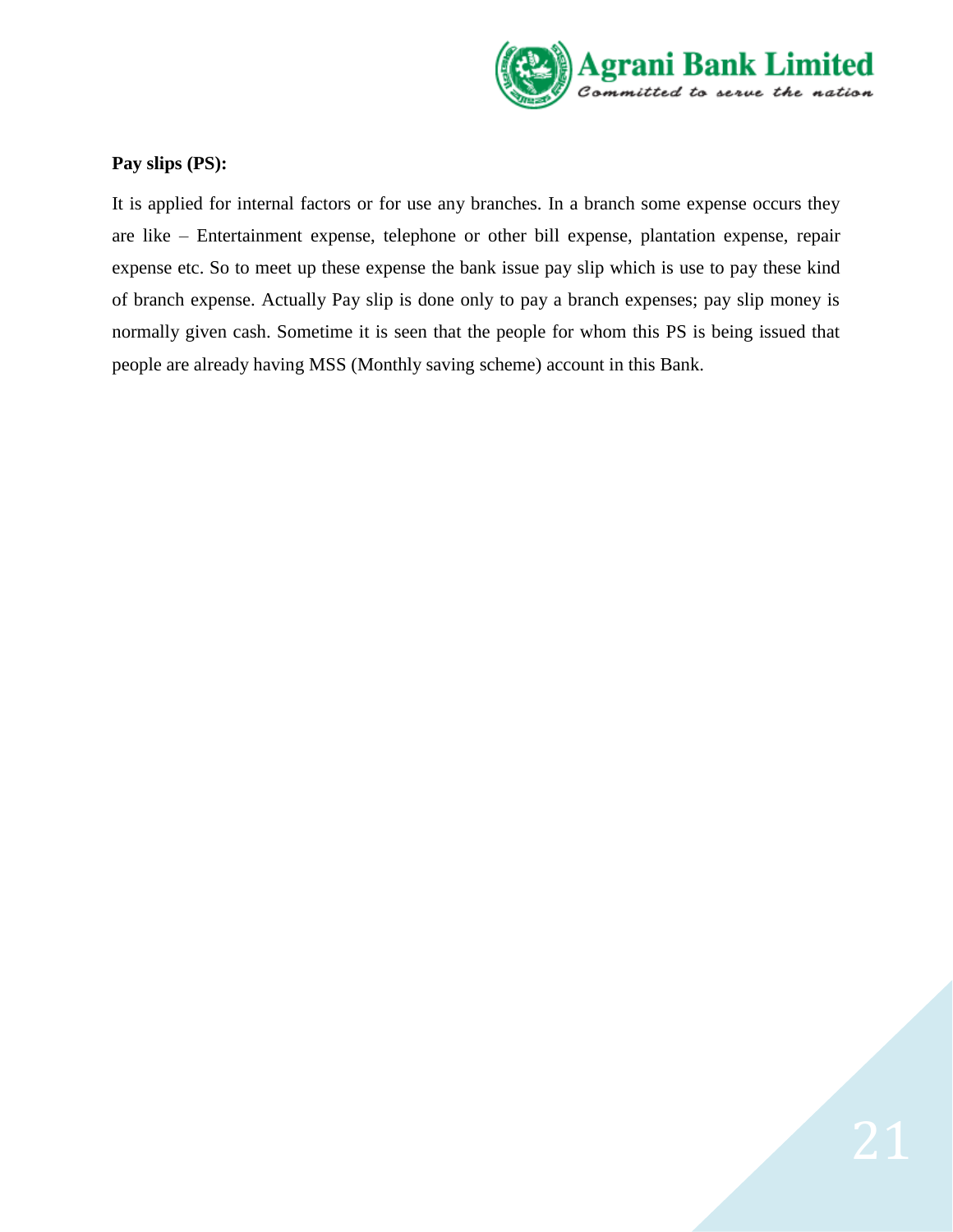

# **Chapter-4**

# **Findings**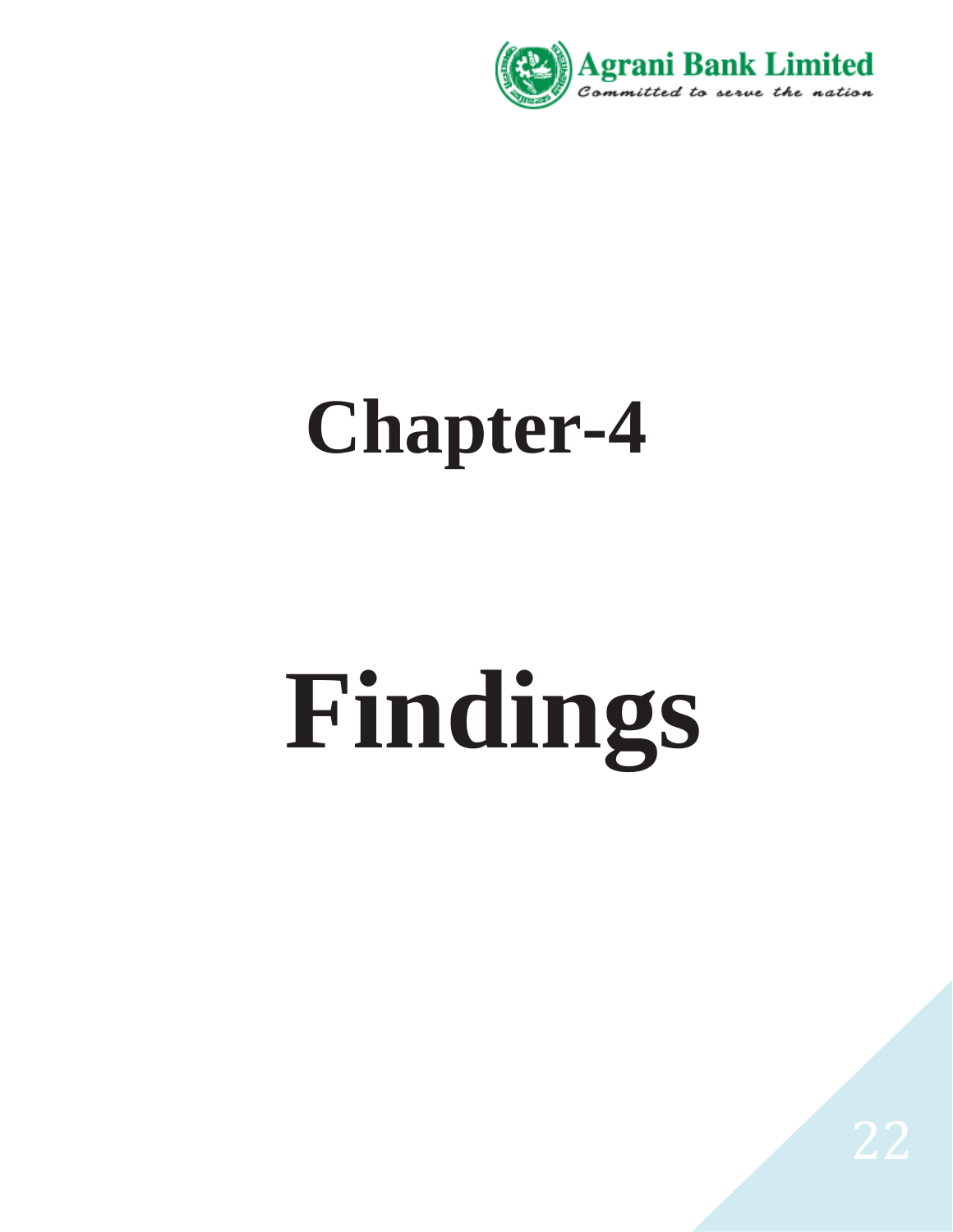

#### *4.1 Shortcoming of ABL:*

ABL is one of the potential bank in the banking sector. The payridas road branch of ABL is small branch. It was wonderful experience working at Agrani Bank limited. . The employees of the bank were very helpful and nice to me. In spite it was not an easy job to find so many things during the very short period of practical orientation program. Now I would like to present my observation and give, my opinion to improve the banking service and make their customer more satisfied.

#### **1. Lack of dynamic and prompt customer service:**

Since number of new bank are coming to existence to improve with their customer service pattern in a competitive manner. Customer service must be made dynamic and prompt. Now a day's people have very little time to waste but want fasted and unique service. Moreover they seek the bank which will provide more facilities and attractive offer compare to other bank. Therefore Agrani Bank should think sincerely about the renovation their customer service and facilities which will be more attractive and innovative rather then traditional one.

#### **2. Absence of proper Decoration and congested office area:**

Decoration of the ABL has become old. So, young people are not attracted to this branch as well as employees are not getting the congenial environment Customers are also facing the problem with as because of its congested office area. Most of the time at busy hour customer rarely get any seat which hamper their service as well as such gathering also hamper office environment.

#### **3. Lack of Proper compilations &Maintenance of Files:**

Agrani bank limited, Payridas road branch gives personalized services. All of the officers have to give concentration to the customer, while doing this they cannot properly completed and maintain the customer files. In many cases most of the file paper kept here and there by the officer during the busy hour.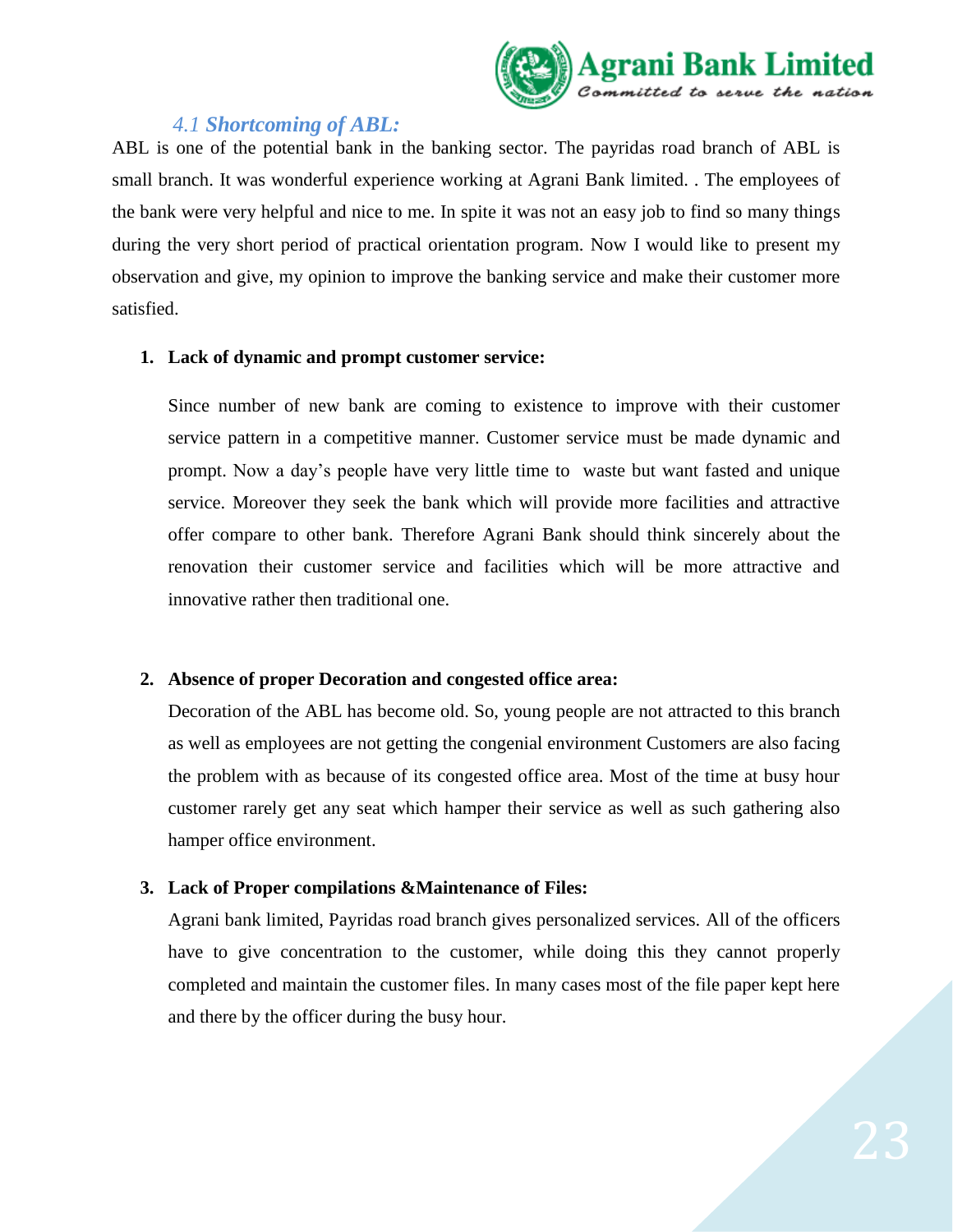

#### **4. Shortage of availability of machineries:**

Pyaridas Road Branch is supposed to be very well equipped by advance and available machineries. But there shortage of photocopy and printing machine therefore most of the time employee activities are hampered for maintaining serial as well as create gathering on their short space.

#### **5. Employee dissatisfaction:**

Because of the late promotion and longer probationary period there is dissatisfaction among the employee. Moreover some short of internal politics also another reason behind proper recognition and promotion of employee. In addition most of the time over duties and huge working pressure makes their life monotonous and hamper their family life.

#### **6. Lack of computer knowledge**:

 All the organization including banks are now mostly depend on computer but employee do not have much knowledge on computer.

#### **7. Unsatisfactory software performance**:

 Agrani bank use Ultimus software for performing their banking activities. But the software often hanged as because of slower upgrade of data by vender. Therefore it delays to performing banking activities at time.

#### **8. No desk and specific task for interface:**

Agrani bank doesn't arrange any desk and fixed any task for their internee. Therefore they don"t get any chance to learn banking activities by doing practical task. It is not possible for any inexperienced person to learn banking activities by getting few lecture from specific personnel rather if they involve them to some specific activities it would be easy for them to learn more and fell confident to perform any activities properly.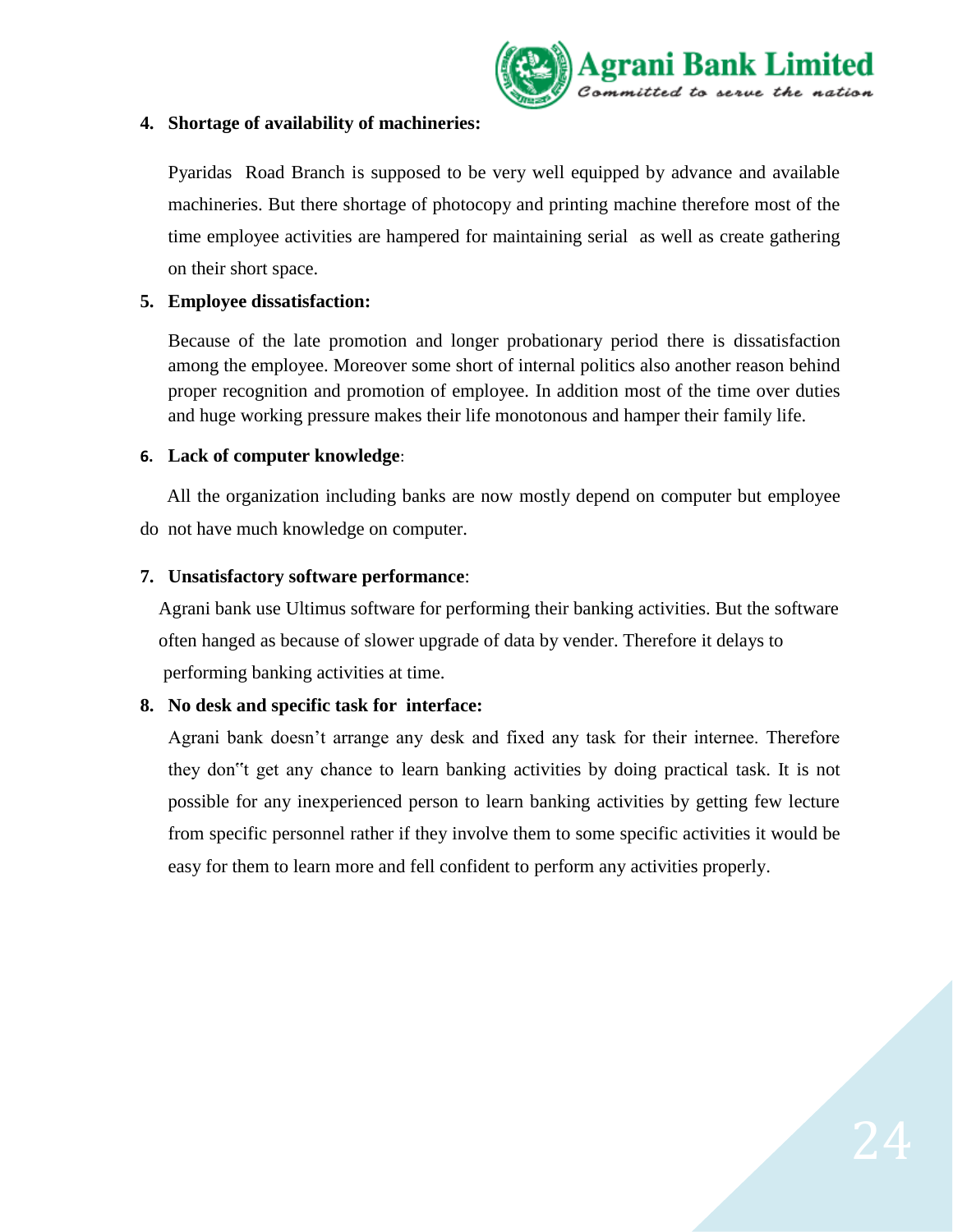

# **Chapter-5 Recommendation**



# **Conclusion**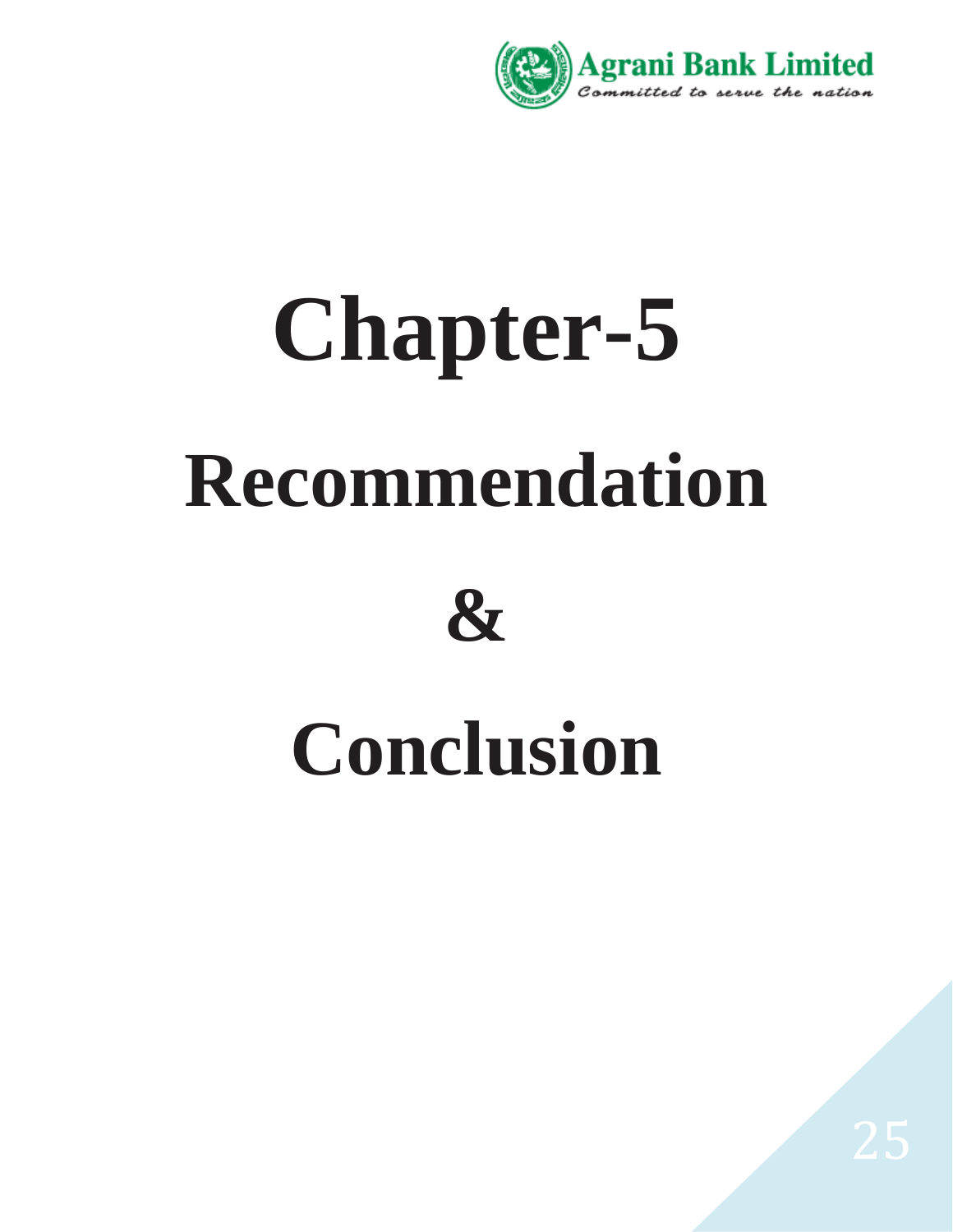

#### *5.1 Recommendation of ABL:*

Some recommendations are suggested for the better performance:

#### **1. Renovation of customer service:**

 Agrani bank should make its service prompt so that people need not give more time in the banking activities and fell easy to perform all respective activities. Moreover they have to come up with new facilities and offer which will attract more client and help to ensure their premium as well as loyal customer forever. Therefore they have to ensure-

- The working process faster with better computer and operating system.
- Trained, experienced, smart, knowledgeable as well as intellectual personal improve fastest and best services.

#### **2. Ensure availability of machinery:**

Every department ensures should availability of machinery and proper maintenance of necessary machine like photocopy and printing machine.

#### **3. Ensure employee satisfaction:**

Management of the bank has improved time to time recognition their employee. More over short probationary period on time promotion motivated the employee to perform well in their day to day activities. But the most important thing is their motivational activities should be proceeding under fare judgment based on performance rather internal politics.

#### **4. Ensure proper promotional activities:**

They must prepare and organized set of plan regarding the adverting and promotional activities which should include billboard, internet, advertising, sponsorship. The sales team and officers should provide periodic training on interacting and dealing with different classes of potential and existing customers.

#### **5. Ensure effective computer literacy:**

As the bank is now mostly depends on computer therefore to increase the computer skills of employee, the bank should provide training. Though they have knowledge about computer but it is not enough. So bank should provide training to their employee to mske them efficient in computer.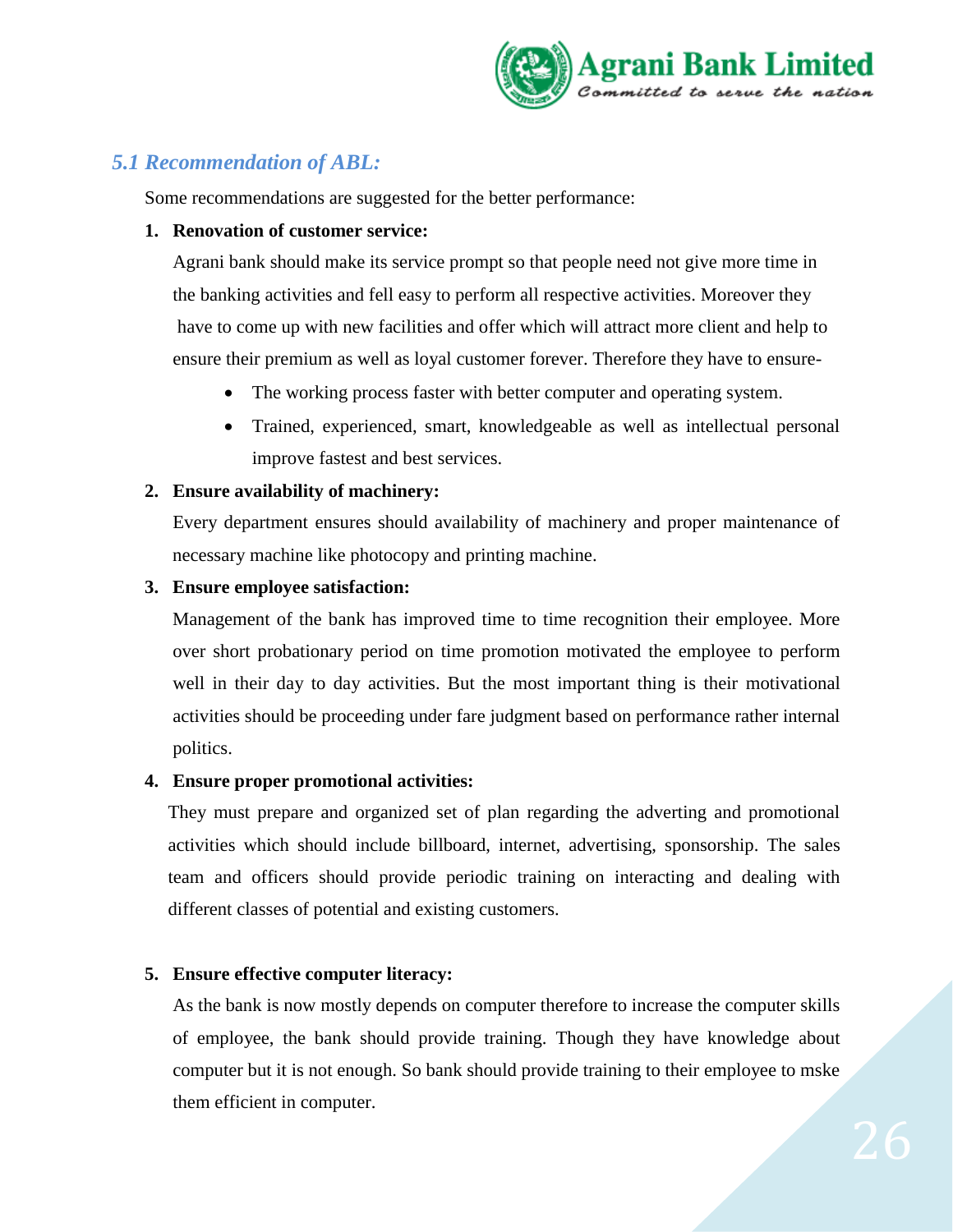

#### 6. **Ensure internship desk and specific task:**

This branch is renowned for internship. So bank should provide the internship desk and so e specific task for gathering some real life experience which they can utilize future job. Moreover small amount of remuneration should provide to internee for realize their importance as well as motivate to perform the task properly.

#### 7. **Ensure Proper Division of Labor and man power:**

The human resource departments of Agrani bank have to ensure proper division of labor in desk for handling the rash of customer in an efficient way. Therefore based on importance and work load they have to ensure proper division of labor.

#### *5.2 Conclusion:*

Recently Agrani Bank Limited has taking initiative to introduce "Web Based Online Cheque TT Issue and Payment Software". As in all the branches of Agrani Bank have Internet facility, it will be very effective measure for solving time consuming TT issue and payment procedure. It will create efficiency in Bill Payment. It will solve the problem of effective distribution of work.

Agrani Bank is a state owned commercial bank. It is committed to provide high quality financial service/ products to contribute to the growth of GDP of the country through stimulate trade and commerce, accelerating peace of industrialization, boosting up export, create employment opportunity for the educated youth, raising standard of living of limited income group and overall sustainable socio economic development of the country.